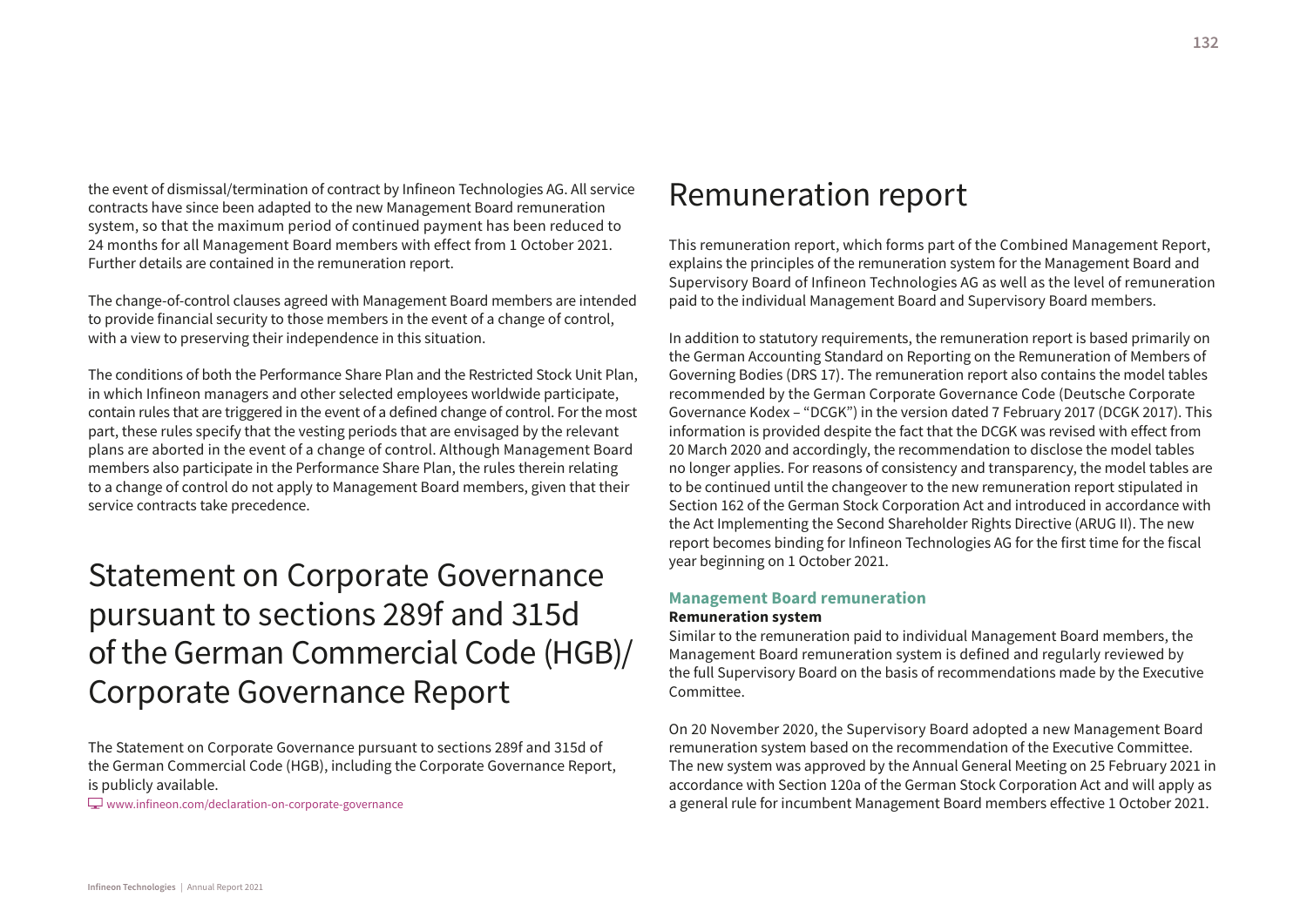However, the amended rules governing the variable remuneration component relating to the Long-Term Incentive (LTI) have been applied taking into account the grant made on 1 April 2021 (and thus retrospectively from 1 October 2020 for the 2021 fiscal year). The rationale for the early implementation of the new LTI rules was, firstly, that the Performance Share Plan (PSP) for employees, which had been designed as an LTI plan, was amended with effect from 1 April 2021, and it was desirable to synchronize that plan with the Management Board's LTI. Secondly, this procedure obviated the need to grant a further tranche of the variable remuneration component relating to the Mid-Term Incentive (MTI) in the 2021 fiscal year, reflecting the fact that the new remuneration system no longer includes an MTI component, the latter having been incorporated in the LTI with a view to strengthening long-term variable remuneration.

The aforementioned amendments to the Management Board remuneration system, which already apply for the 2021 fiscal year, are described in detail in this remuneration report. The other adjustments, which will only be relevant from the 2022 fiscal year, are outlined hereinafter in "Revision of the Management Board remuneration system", p. 147 ff. They are included in full and in detail in the notice of the Annual General Meeting held on 25 February 2021 and also presented on the website of Infineon.  $\overline{\Box}$  [https://www.infineon.com/cms/en/about-infineon/investor/corporate-governance/#equity](https://www.infineon.com/cms/en/about-infineon/investor/corporate-governance/#equity-based-compensation)[based-compensation](https://www.infineon.com/cms/en/about-infineon/investor/corporate-governance/#equity-based-compensation)

#### **Appropriateness of Management Board remuneration**

In accordance with applicable legal requirements and the recommendations of the DCGK, the remuneration paid to Management Board members is intended to reflect the typical level and structure of management board remuneration at peer companies, as well as Infineon's economic position and future prospects. The duties, responsibilities and performance of each Management Board member are also to be considered, as is Infineon's wider pay structure. This includes considering Management Board remuneration in relation to that of senior management and the workforce

as a whole, including changes in the level of remuneration over time. The stated objective is that the remuneration structure should be designed in such a way that it promotes sustainable and long-term business development. The level of remuneration should contribute towards achieving Infineon's business strategies, with a cap in place in the event of exceptional developments. Infineon sets remuneration at a level that is competitive both nationally and internationally, with the aim of inspiring and rewarding dedication and success in a dynamic environment.

To ensure appropriateness, the Supervisory Board performs both horizontal and vertical comparisons at regular intervals.

The horizontal view compares the remuneration of Infineon's Management Board members with that of similar companies. In its most recent review of the appropriateness of Management Board remuneration, the Supervisory Board used a peer group of comparable DAX-listed companies (as of 31 December 2019, but excluding Linde plc and Wirecard AG, as no annual reports were available for these companies at the time of the comparison for 2019), comprising the following:

- › Adidas AG
- › Allianz SE
- › BASF SE
- › Bayer AG
- › Beiersdorf AG
- › BMW AG
- › Continental AG
- › Daimler AG
- › Deutsche Bank AG
- › Deutsche Börse AG
- › Deutsche Lufthansa AG
- › E.ON SE
- › Fresenius Medical Care AG & Co. KGaA
- › Fresenius SE & Co. KGaA
- › HeidelbergCement AG
- › Henkel AG & Co. KGaA
- › Merck KGaA
- › MTU Aero Engines AG
- › Münchener Rückversicherungs-Gesellschaft AG
- › RWE AG
- › SAP SE
- › Siemens AG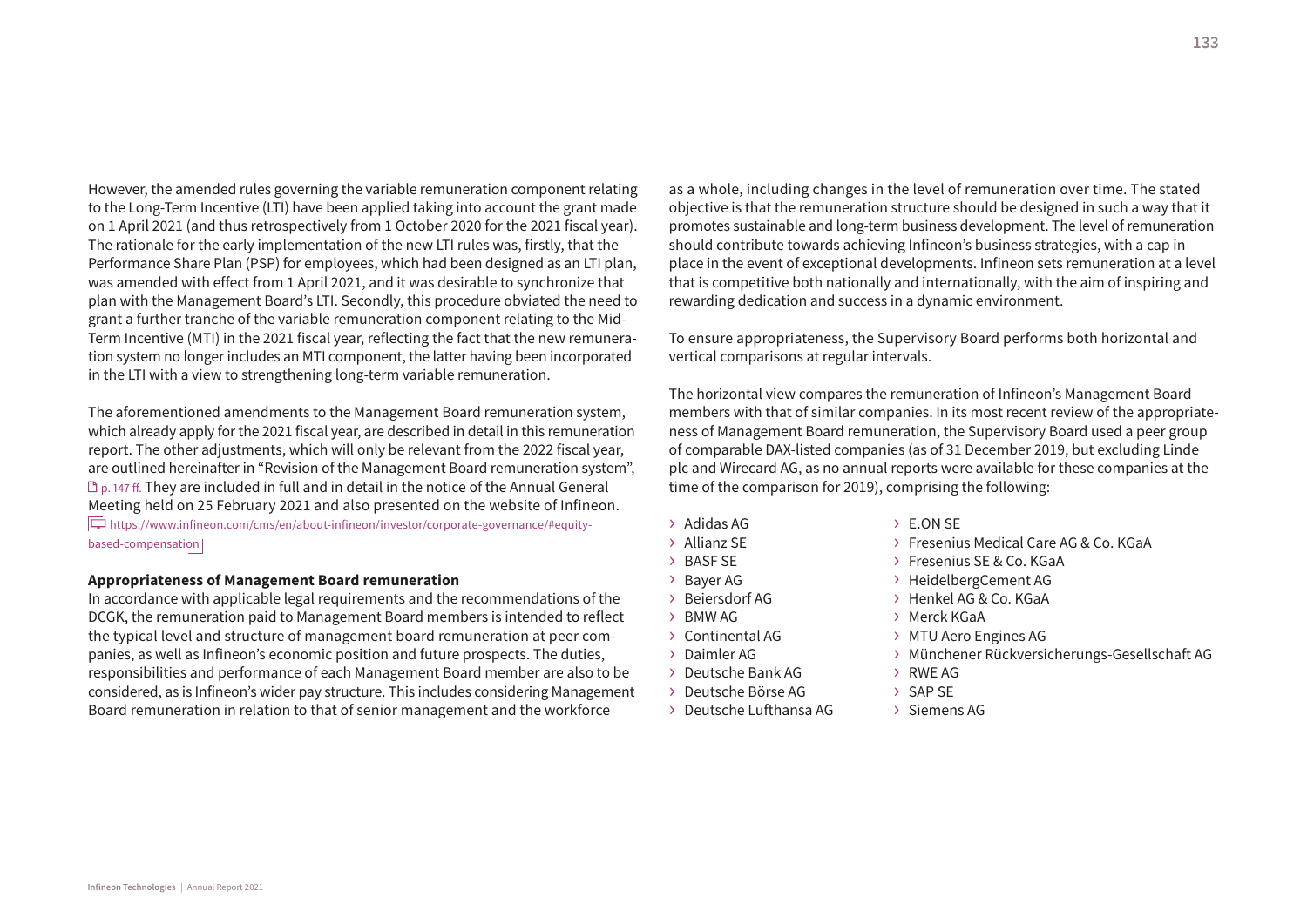In addition to the horizontal comparison, a vertical view is also taken, whereby Infineon's internal remuneration structure is assessed by comparing the remuneration of the Management Board with that of senior management (senior executives in Germany and those performing internationally comparable functions) and the workforce as a whole. Apart from the current status, changes in the level of remuneration over time are also considered.

#### **Components of the Management Board remuneration system**

As remuneration for their service, all Management Board members receive a target annual income which – based on 100 percent target achievement – comprises approximately 40 percent fixed remuneration and approximately 60 percent variable remuneration components:

- › **Fixed remuneration:** Comprises a contractually agreed basic annual salary that is not linked to performance and paid in twelve equal monthly installments.
- › **Variable** (= performance-related) **remuneration:** Comprises two components an annual bonus (short-term incentive – STI) and a long-term variable remuneration component (long-term incentive – LTI).

With the conversion of the current service contracts to the new Management Board remuneration system with effect from 1 October 2021 (i.e., for the 2022 fiscal year) and, in the case of the LTI with effect from 1 October 2020 (i.e., with the grant made on 1 April 2021 for the 2021 fiscal year), the previous multi-year variable bonus (Mid-Term Incentive – MTI) was discontinued. The allocation amount previously awarded for the MTI has now been largely added to the LTI. This change has the effect of increasing the weighting of long-term variable remuneration.

The **short-term incentive ("STI")** is intended to reward performance over the fiscal year just ending, reflecting Infineon's recent progress. Assuming 100 percent target achievement of the variable remuneration components, the STI constitutes approximately 18 percent of target annual income. It is set by the Supervisory Board in a two-phase process:

- (i) At the beginning of each fiscal year, the target functions with respect to the two key performance indicators Free Cash Flow and Return on Capital Employed (RoCE) are defined uniformly for all Management Board members. Underpinning the consistent approach taken to managing the business, the same target indicators – supplemented by the Segment Result Margin – serve as the basis for determining the variable remuneration components (bonus payments) for Infineon managers and employees. The two key performance indicators referred to above, which are described in more detail in the chapter "Internal Management System", are equally weighted for the purposes of measuring the STI.  $\Box$  p. 93. With the conversion of the current service contracts to the new Management Board remuneration system with effect from 1 October 2021 (i.e., for the 2022 fiscal year) all three performance indicators (Free Cash Flow, Return on Capital Employed and Segment Result Margin) are also relevant for the Executive Board.
- (ii) At the end of the fiscal year, the actual levels of target achievement, and hence the amount of the STI payouts, are determined by the Supervisory Board by reference to the levels of target achievement for Free Cash Flow and RoCE as reported in the audited financial statements.

An STI is paid out only if the levels of target achievement reach at least the 50 percent threshold for both performance indicators (Free Cash Flow and RoCE). If one of the two target thresholds is not achieved, no annual bonus is paid for the relevant fiscal year. If the thresholds are achieved, the arithmetic mean of the two target achievements is calculated and used as the percentage rate to determine the actual amount of the STI. A cap of 250 percent applies, meaning that the maximum amount that can be paid out is two-and-a-half times the target STI (= 100 percent), regardless of an actual higher level of achievement. Moreover, the Supervisory Board may increase or reduce the amount payable in each case by up to 50 percent as it sees fit, based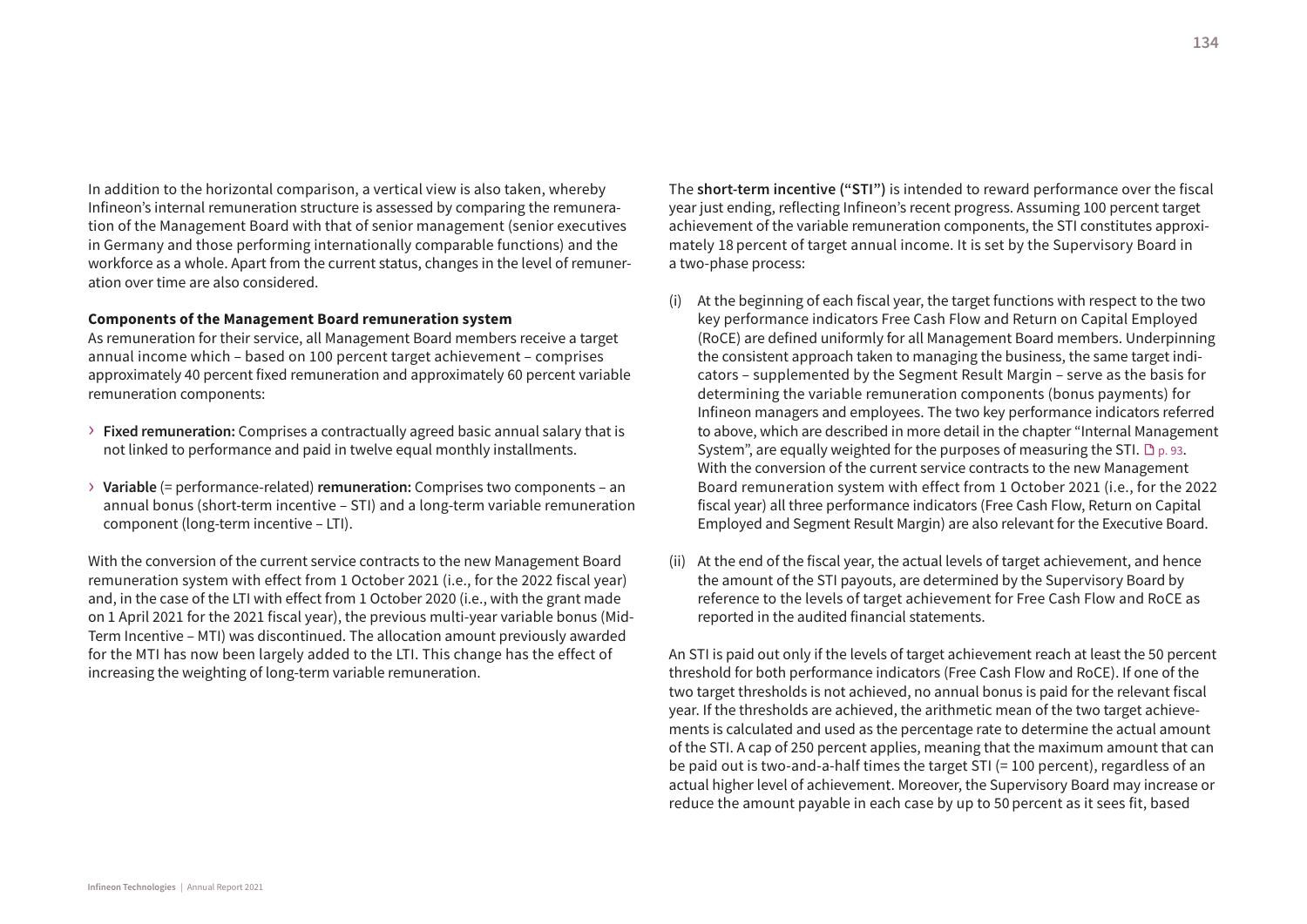on the performance of the Management Board as a whole, Infineon's position, and any exceptional factors that may be relevant. A lower limit applies in this case, such that the amount payable may not be less than the amount that would be due given 50 percent target achievement. The upper limit for an upward adjustment is the cap of 250 percent.

If a member's term of office on the Management Board begins or ends during a fiscal year, that member's entitlement to the STI is reduced on a pro rata monthly basis (by one twelfth for each full month missing from the complete STI tranche). A Management Board member is not entitled to receive an STI bonus for the fiscal year in which he/she resigns from office (unless the resignation is for a reason ("good cause") for which the member is not responsible or if the Management Board member's service contract is terminated by the Company for good cause.

With regard to the performance indicator Free Cash Flow for the 2021 fiscal year, the Supervisory Board had set a threshold of €347 million (0 percent target achievement), a target of €770 million (100 percent target achievement) and a maximum of €1,232 million (250 percent target achievement).

Free Cash Flow recorded for the 2021 fiscal year amounts to €1,574 million, corresponding to a target achievement level of 250 percent.

With regard to the performance indicator RoCE for the 2021 fiscal year, the Supervisory Board had set a threshold of 3.0 percent (0 percent target achievement), a target of 9.0 percent (100 percent target achievement) and a maximum of 17.5 percent (250 percent target achievement).

When calculating the RoCE relevant for determining the level of target achievement, those factors which cannot be influenced by the relevant decision-makers are adjusted in the earnings figure (operating profit from continuing operations after taxes). This applies in particular to earnings components which are not directly segment-related. The RoCE determined in this way for the 2021 fiscal year came in at 11.7 percent, corresponding to a target achievement level of 138.5 percent.

If both targets (Free Cash Flow and RoCE) end up with the same weighting, the arithmetic (mean) target achievement level for the 2021 fiscal year is 194.2 percent.

Exceptional factors not covered by the definitions of RoCE and Free Cash Flow that have a (positive or negative) impact on target achievement are taken into account by the Supervisory Board as it sees fit for the purposes of determining the target achievement level, provided that such factors are significant and were not already included in the forecast.

From the 2022 fiscal year onwards, the STI will – alongside the aforementioned financial performance criteria and Segment Result Margin – also include a criteria-based modifier that enables the Supervisory Board to assess the Management Board's collective performance and take appropriate account of extraordinary developments that were not adequately reflected in the targets set at an earlier stage. After the end of the respective fiscal year, the Supervisory Board applies a factor of between 0.7 and 1.3 to determine the overall level of target achievement. The collective performance of the Management Board rewards the extent to which the Management Board contributes to the sustainable development of the Company as a whole – in strategic, technical or structural terms. Prior to the beginning of each fiscal year, the Supervisory Board selects the criteria that it has determined are relevant for the fiscal year in question, based on the following categories:

- › sustainable strategic, technical or structural development of the business;
- › portfolio-related measures, particularly successful mergers and acquisitions as well as corresponding integration measures;
- › successful development of new growth markets, improvement of market position;
- › optimizations, efficiency improvement programs, restructuring;
- › successful completion of key projects;
- › improved innovative strength and delivery capabilities;
- › progress in Environmental, Social & Governance (ESG) matters.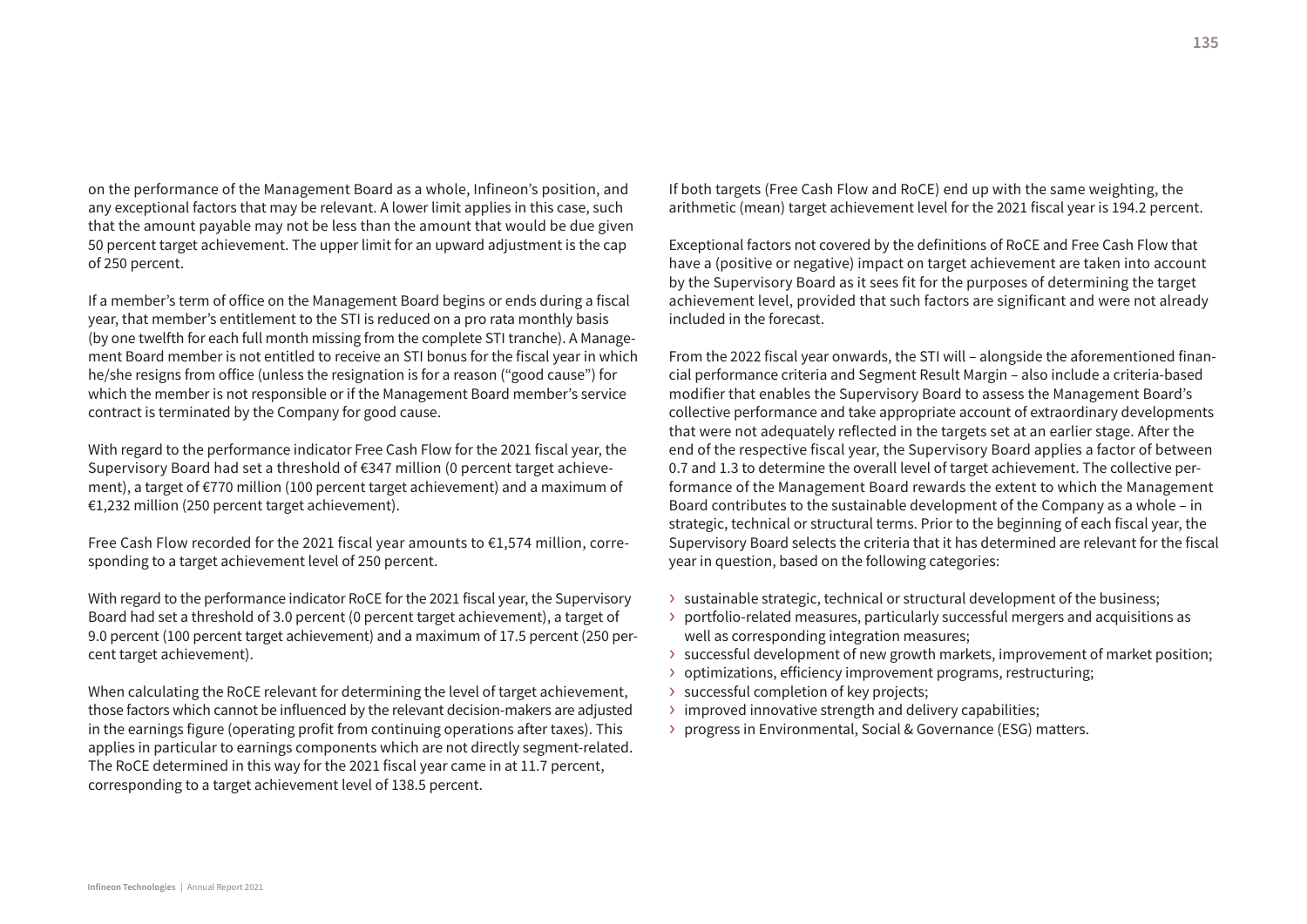For the 2022 fiscal year, the Supervisory Board has defined two specific criteria at the recommendation of the Executive Committee:

- › Firstly, the performance of the Management Board should be measured in terms of its implementation of the digital transformation strategy.
- › Secondly, the development of key technologies and innovations and, in this context, the corresponding market growth for SiC and GaN products, which is strategically vital for Infineon.

The **Mid-Term Incentive ("MTI")** was intended to reward sustained performance by the Management Board that reflected Infineon's medium-term progress. As explained above, the MTI has been discontinued as a remuneration component with effect from 1 October 2020. In concrete terms, this means that no new three-year MTI tranches have been granted since 1 October 2020, i.e., for the 2021 fiscal year. The two MTI tranches allocated for the 2019 and 2020 fiscal years continued to be valid but will not be supplemented with additional annual tranches. Accordingly, after the end of the 2021 fiscal year, the tranche allocated for the 2019 fiscal year was paid out in two annual installments (for the 2019 and 2020 fiscal years). After the end of the 2022 fiscal year, the tranche allocated for the 2020 fiscal year will be paid out with only one annual tranche (for the 2020 fiscal year). The Supervisory Board may increase or reduce the amount to be paid under the MTI in each case by up to 50 percent as it sees fit, based on the performance of the Management Board as a whole, Infineon's position and any exceptional factors.

As the previous MTI allocation amount has now been added to the LTI with a four-year performance period, a temporary payout shortfall arises, which will be compensated by temporarily increasing the STI allocation amount for the Management Board members concerned in the 2022, 2023 and 2024 fiscal years. Therefore, a maximum remuneration of €8,200,000 (Chief Executive Officer) and €4,800,000 (ordinary member of the Executive Board) applies to current service contracts for fiscal years 2022, 2023 and 2024.

The **Long-Term Incentive ("LTI")** was adjusted with retrospective effect from 1 October 2020.

The LTI is a Performance Share Plan with a four-year performance period. Assuming 100 percent target achievement of the variable remuneration components, the LTI constitutes approximately 42 percent of target annual income.

The performance period begins on 1 October of the first fiscal year of the performance period and ends on 30 September four years later. During this period, performance is measured on the basis of two criteria, namely a financial performance criterion based on relative Total Shareholder Return (TSR) as compared to a selected sector peer group and a non-financial performance criterion derived from strategic Environmental, Social & Governance (ESG) targets. The TSR and the ESG targets contribute 80 percent and 20 percent to overall target achievement respectively.

The LTI tranche is allocated on 1 April in the first fiscal year of the performance period (allocation date). The vesting period begins on the allocation date. Unlike the performance period, the vesting period ends four years after the allocation date, i.e., on 31 March. In order to determine the number of performance shares to be provisionally awarded on the allocation date, at the beginning of the performance period, the individual allocation amount is divided by the average share price over the last 60 trading days prior to the beginning of the performance period. The extent of target achievement is determined at the end of the four-year performance period. The definitive number of performance shares to be allocated after the end of the vesting period is calculated by multiplying the number of provisionally allocated performance shares by the total target achievement of the two performance criteria applied during the performance period. The definitive allocation of performance shares in an LTI tranche may not result in the Management Board member's gain (before taxes) exceeding 250 percent of the respective LTI allocation amount. Above this cap, any performance shares that could still theoretically be allocated will lapse.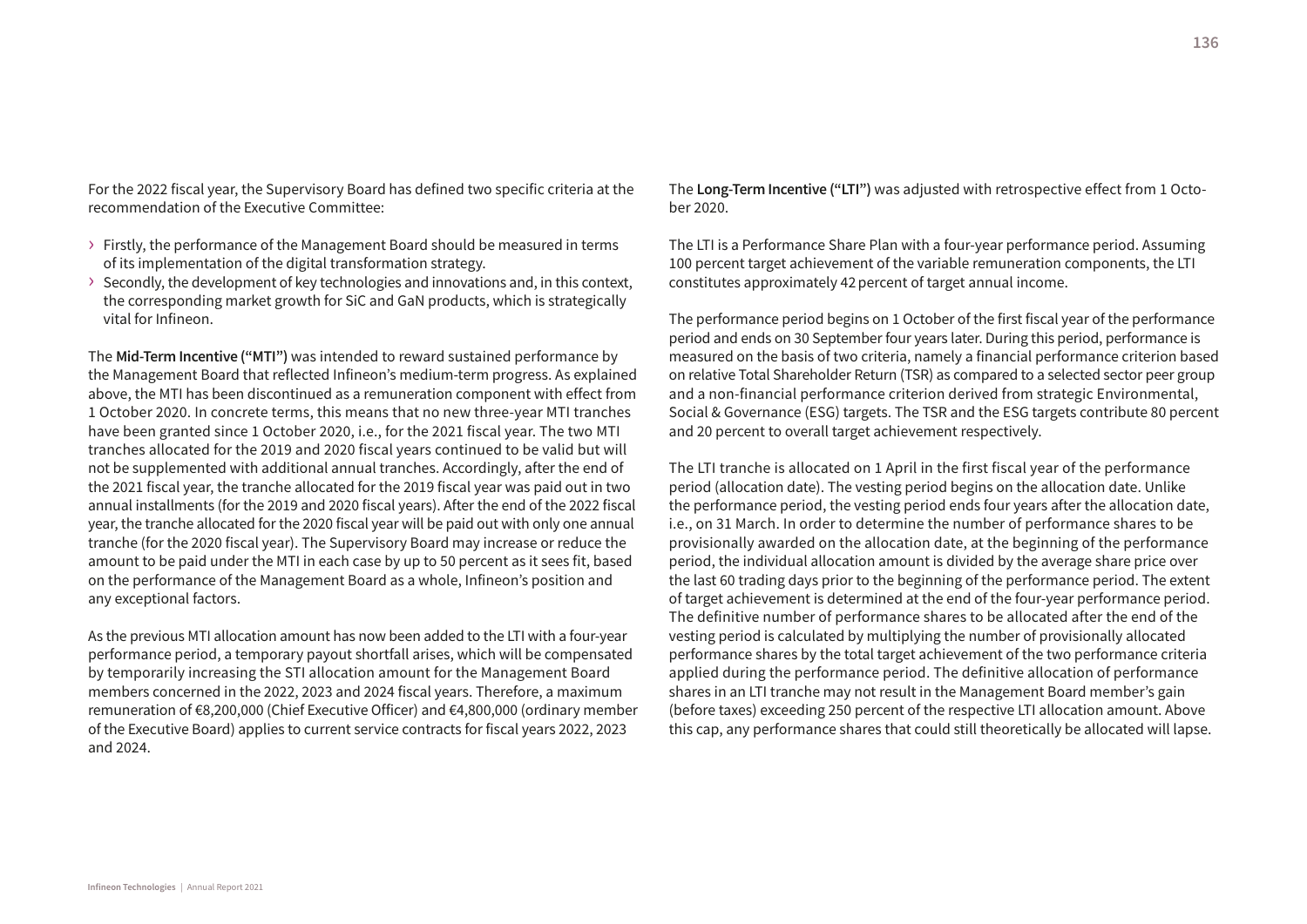If the service contract of a Management Board member begins and/or ends during the fiscal year, the LTI grant amount for the fiscal year shall be reduced pro rata temporis on a monthly basis (by one twelfth for each missing full month).

## **Performance criteria and measuring success**

#### **TSR**

The TSR is defined as Infineon's share price performance over the performance period, including any dividends per share paid during that period (cumulative and notionally reinvested) compared to a pre-defined peer group. The TSR measures the total shareholder return, reflects the overall success of an investment, and is used as an indicator to determine the increase in market or company value. Target achievement for the TSR is based on a comparison with Infineon's main international competitors (sector peer group):

- › Analog Devices Inc.
- › Broadcom Inc.
- › China Electronics Huada Technology Company Ltd.
- $\rightarrow$  Dialog Semiconductor PLC<sup>1</sup>
- › Elmos Semiconductor SE
- › Fuji Electric CO., LTD.
- › GigaDevice Semiconductor (Beijing) Inc.
- › Knowles Corp.
- › Macronix International Co., Ltd.
- › MediaTek Inc.
- › Microchip Technology Inc.
- › Micron Technology, Inc.
- › Mitsubishi Electric Corp.
- › Nuvoton Technology Corp.
- › NXP Semiconductors N.V.
- › Omron Corp.
- › ON Semiconductor Corp.
- › Power Integrations Inc.
- › Qualcomm Technologies, Inc.
- › Renesas Electronics Corp.
- › Rohm CO., LTD.
- › Shanghai Fudan Microelectronics Group Co., Ltd.
- › Silicon Laboratories, Inc.
- › STMicroelectronics N.V.
- › Texas Instruments Inc.
- › Toshiba Corp.
- › Vishay Intertechnology, Inc.
- › Winbond Electronics Corp.
- › Wolfspeed, Inc.

1 Dialog Semiconductor PLC was acquired by Renesas Electronics Corporation in August 2021.

Only companies that exist (and remain) as a legally independent entity throughout the performance period are considered part of the peer group. The Supervisory Board may adjust the peer group as it sees fit prior to the beginning of a new performance period.

The target achievement for Infineon's TSR performance criterion is determined using the ranking method. In this context, the TSR is calculated for Infineon and all companies in the sector peer group and ranked according to size. This ranking results in a percentile rank that indicates where Infineon's TSR is positioned.

The TSR target achievement can range between 0 percent and 150 percent. If Infineon's TSR is positioned at the 60th percentile, the target achievement is 100 percent. A position at or below the 25th percentile results in a target achievement of 0 percent, while a position at or above the 75th percentile results in a target achievement of 150 percent. Target achievements between the defined target achievement points are interpolated linearly. The TSR includes all cash dividends paid out during the performance period by all companies in the peer group (including Infineon) and is calculated as follows:

(Change in Stock Price + Dividends Paid)

Beginning Stock Price

## **ESG**

 $TSR = -$ 

ESG targets are defined as non-financial, quantitative and qualitative performance criteria relating to environmental, social and governance (ESG) matters. These include, for example, contributions to global climate protection (such as carbon neutrality by 2030) or the furthering of diversity at Infineon that has a positive impact on innovation, employee commitment and financial performance. Establishing a clear link between ESG targets and Infineon's business and sustainability strategies, on the one hand, and current market requirements, on the other, creates incentives for managing the company on a sustainable basis in the best interest of stakeholders. The ESG targets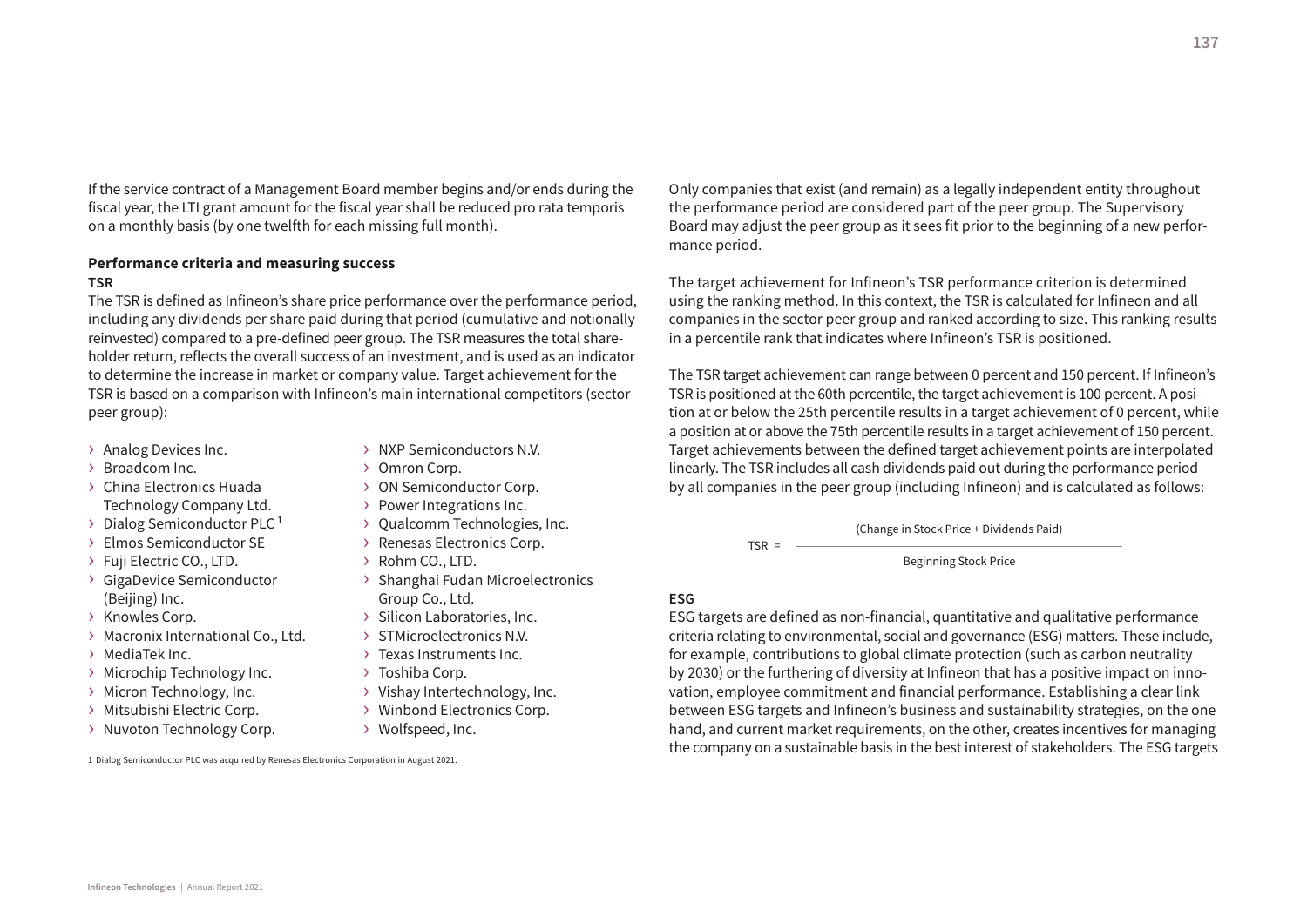are therefore important in that they align the interests of both the Management Board and other stakeholders and contribute to the long-term sustainable success of the Group as a whole.

The specific ESG targets to be used for a particular tranche are determined and definitively resolved by the Supervisory Board prior to the beginning of the performance period. The Supervisory Board defines up to three specific ESG targets, which are weighted equally. At the end of the performance period, target achievement is determined on the basis of a target/actual comparison and, as in the case of the LTI financial performance criterion, can range between 0 percent and 150 percent. The specific ESG targets, target achievement curves and target achievements are disclosed ex post in the remuneration report. The Supervisory Board is entitled to determine further ESG targets and their relative weightings.

For the LTI tranche allocated on 1 April 2021, the Supervisory Board has defined two ESG targets: one relating to environment and the other to social matters.

The environmental target is to achieve 50 percent carbon neutrality in the 2024 fiscal year. The base period for these purposes is the 2019 calendar year. The target is to be achieved by reducing PFC emissions, energy efficiency measures or development assistance measures linked to decarbonization. The aim is to achieve a total reduction of 100,000 tons of carbon emissions by the end of the 2024 fiscal year. Target achievement can range between 0 percent and 150 percent. If carbon emissions are reduced by less than 25,000 tons, target achievement is 0 percent. If carbon emissions are reduced by 100,000 tons, target achievement is 100 percent. If they are reduced by 150,000 tons or more, target achievement is 150 percent. Target achievements between the defined target achievement points are interpolated linearly. If carbon neutrality is not achieved, the target achievement is 0 percent regardless of the aforementioned linear component. The environmental target contributes 10 percent to the overall target achievement of the LTI.

The Supervisory Board has also defined a further ESG target in the area of social matters. In the light of this diversity target, gender diversity is taken into account, i.e., the proportion of women in management positions as well as other diversity factors. A target range has been defined for the percentage of women in management positions.

The aim is to increase the percentage of women in GG (Global Grade) 13+ positions to within a target range between 18 percent and 20 percent by the 2030 fiscal year. Target achievement for the diversity target can range between 0 percent and 150 percent. A 100 percent target achievement corresponds to an increase of between 1.2 percentage points and 1.8 percentage points at the end of the performance period. The baseline is 15.2 percent as of 30 September 2020. If the proportion of women is increased by up to 0.3 percentage points during the performance period, this results in a target achievement of 0 percent, while an increase in the proportion of women by more than 2.3 percentage points would result in a target achievement of 150 percent. Target achievements between the defined target achievement points are interpolated linearly. The diversity target contributes 10 percent to the overall target achievement of the LTI.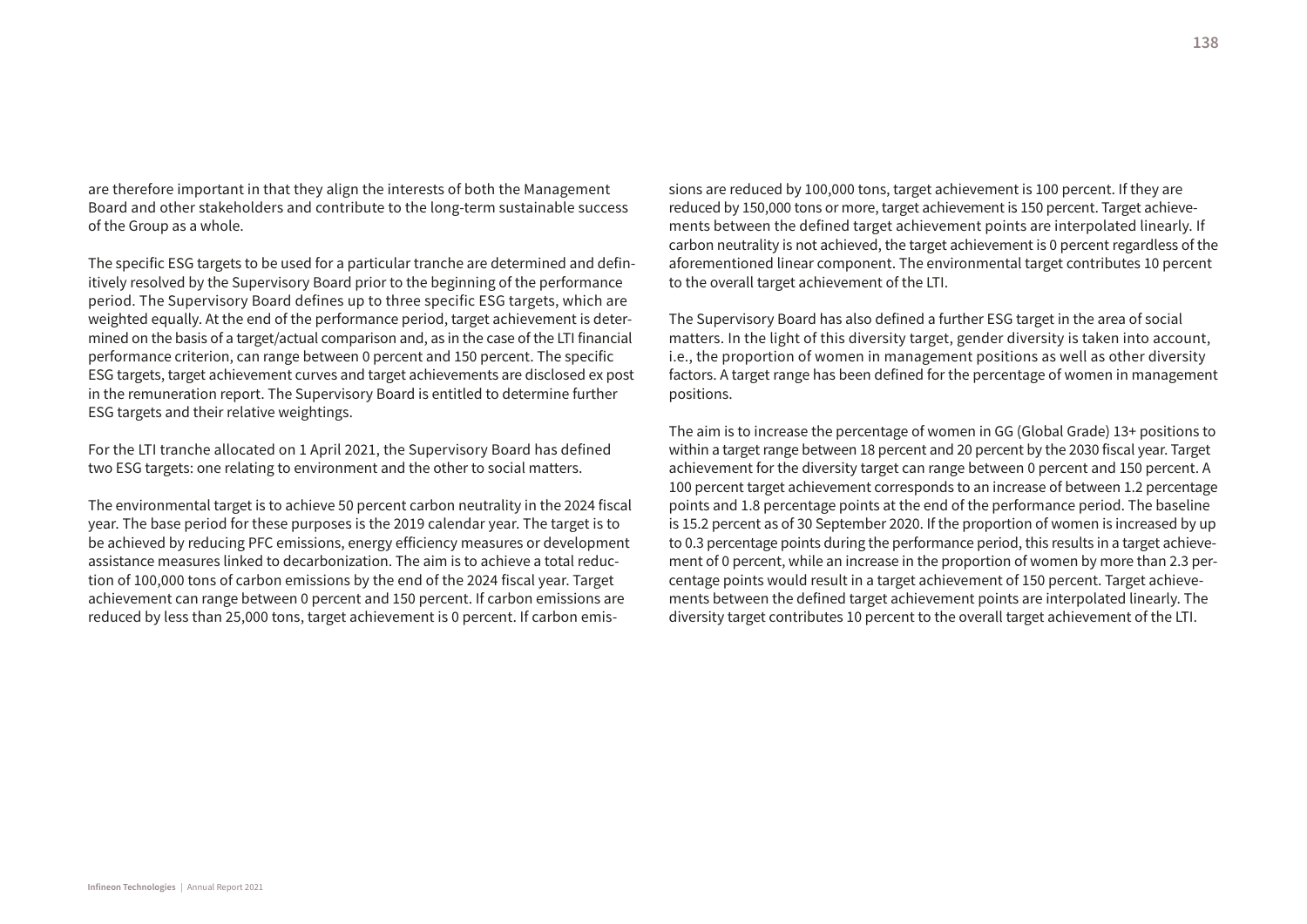

## **Final allocation**

After the final fiscal year of the four-year performance period has ended, the Supervisory Board determines the number of performance shares that will be definitively allocated. The Supervisory Board reserves the right to make a cash settlement rather than actually transferring Infineon shares. The Supervisory Board is required to make the decision prior to the end of the four-year vesting period; otherwise the right to make a cash settlement lapses. If the Supervisory Board decides to settle in cash, the amount to be paid out is calculated by multiplying the number of performance shares definitively allocated by the average share price over the last 60 trading days prior to the end of the four-year performance period. Payment must be made within one month after the end of the vesting period. Here too, the definitive LTI payout amount is limited to 250 percent of the individual allocation amount.

#### **LTI rules prior to the changeover to the new remuneration system**

The LTI tranches already allocated prior to the changeover to the new remuneration system will continue to be subject to the old rules described below.

The (virtual) performance shares were allocated as of 1 March for the fiscal year that began on 1 October, initially on a provisional basis. The final allocation and transfer of (real) Infineon shares took place four years later. Performance shares were allocated provisionally on the basis of the contractually agreed "LTI allocation amount" in euros and agreed upon individually in the service contract of each Management Board member. The number of performance shares was determined by dividing the LTI allocation amount by the average price of the Infineon share (Xetra closing price) during the nine months prior to the allocation date. The prerequisites for the definitive allocation of the – at that stage still virtual – performance shares are (i) that the Management Board member invests 25 percent of his/her individual LTI allocation amount in Infineon shares and (ii) that the holding period of four years applicable both for the member's own investment and for the performance shares has come to an end. 50 percent of the performance shares are also performance-related; they are only allocated definitively if (iii) the Infineon share outperforms the Philadelphia Semiconductor Index (SOX) between the date of the performance shares' provisional allocation and the end of the holding period. If the conditions for the definitive allocation of performance shares – either all or only those that are not performancerelated – are met at the end of the holding period, the Management Board member acquires an entitlement against the Company for the transfer of the corresponding number of (real) Infineon shares. Any performance shares that do not achieve the target are forfeited. The value of the performance shares definitively granted to the Management Board member per LTI tranche at the end of the holding period may not exceed 250 percent of the relevant LTI allocation amount; any performance shares above this amount lapse (cap).

Based on its own best judgment, the Supervisory Board has the option to grant a special bonus, such as for exceptional achievements of the Management Board or its individual members. In each case, however, the bonus is capped at a maximum of 30 percent of the fixed remuneration of the Management Board member concerned. Under the new Management Board remuneration system, the option to grant a special bonus has been removed without replacement.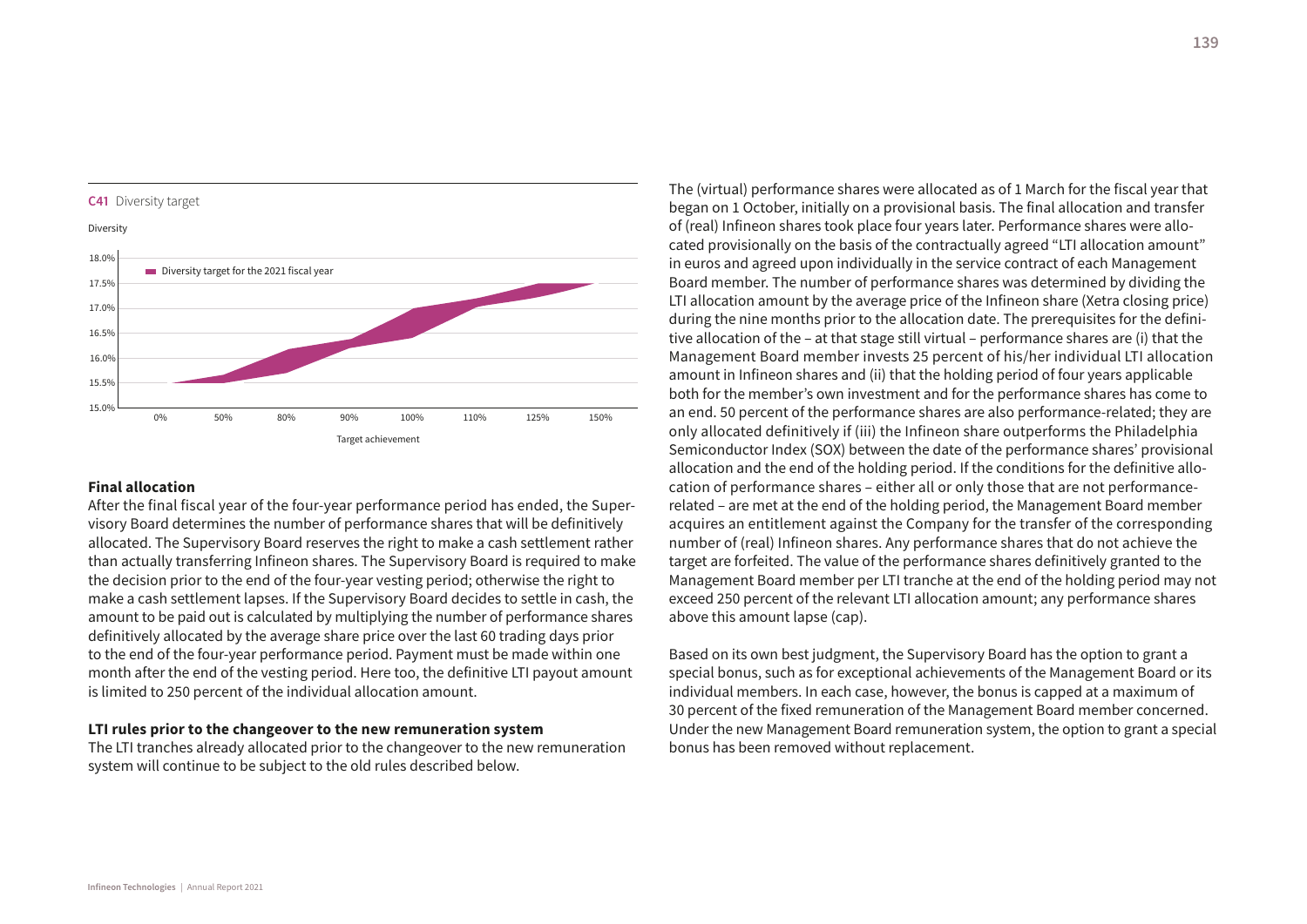## **Management Board remuneration in the 2021 fiscal year in accordance with German Accounting Standard 17 (DRS 17)**

#### **Total remuneration**

Total remuneration to Management Board members in accordance with DRS 17 and benefits to individual Management Board members – also presented in accordance with DRS 17 – are shown in the table below.

Management Board members did not receive any loans from Infineon or benefits from third parties in the 2021 and 2020 fiscal years, whether promised or actually paid, for their board activities at Infineon.

#### **Fringe benefits**

In accordance with their service contracts, Management Board members are entitled to a chauffeur-driven company car, which may also be used for private purposes. Operating and maintenance costs for the company car and chauffeur are borne by the Company. Any taxes arising on the fringe benefit related to private usage are borne by the individual Management Board members themselves.

The Company also maintains accident insurance policies for Management Board members in the case of death (€3 million) and invalidity (€5 million).

|                                         | <b>Dr. Reinhard Ploss</b><br><b>Chief Executive Officer</b> |           | Dr. Sven Schneider<br>Chief Financial Officer |           | Dr. Helmut Gassel<br>Management Board member |           | Management Board member  | <b>Jochen Hanebeck</b> | <b>Constanze Hufenbecher</b><br>Management Board member<br>since 15 April 2021 <sup>3</sup> |                          | Total<br>Management Board |           |
|-----------------------------------------|-------------------------------------------------------------|-----------|-----------------------------------------------|-----------|----------------------------------------------|-----------|--------------------------|------------------------|---------------------------------------------------------------------------------------------|--------------------------|---------------------------|-----------|
| in $\epsilon$                           | 2021                                                        | 2020      | 2021                                          | 2020      | 2021                                         | 2020      | 2021                     | 2020                   | 2021                                                                                        | 2020                     | 2021                      | 2020      |
| <b>Fixed remuneration</b>               |                                                             |           |                                               |           |                                              |           |                          |                        |                                                                                             |                          |                           |           |
| Basic annual salary                     | 1,240,000                                                   | 1,240,000 | 825,000                                       | 825,000   | 750,000                                      | 750,000   | 750,000                  | 750,000                | 346,591                                                                                     | -                        | 3,911,591                 | 3,565,000 |
| Fringe benefits                         | 35,238                                                      | 37,211    | 55,337                                        | 55,750    | 32,188                                       | 70,893    | 28,329                   | 34,476                 | 34,140                                                                                      | $\overline{\phantom{0}}$ | 185,232                   | 198,330   |
| <b>Total fixed remuneration</b>         | 1,275,238                                                   | 1,277,211 | 880,337                                       | 880,750   | 782,188                                      | 820,893   | 778,329                  | 784,476                | 380,731                                                                                     | -                        | 4,096,823                 | 3,763,330 |
| Variable remuneration                   |                                                             |           |                                               |           |                                              |           |                          |                        |                                                                                             |                          |                           |           |
| Single-year variable remuneration (STI) | 1,068,100                                                   | 477,950   | 728,250                                       | 325,875   | 660,280                                      | 295,460   | 660,280                  | 295,460                | 302,628                                                                                     | $\overline{\phantom{0}}$ | 3,419,538                 | 1,394,745 |
| Multi-year variable remuneration        |                                                             |           |                                               |           |                                              |           |                          |                        |                                                                                             |                          |                           |           |
| Mid-Term Incentive (MTI) <sup>1</sup>   |                                                             |           |                                               |           |                                              |           |                          |                        |                                                                                             |                          |                           |           |
| 2020 - 2022 tranche                     | $\overline{\phantom{a}}$                                    | 159,317   | $\overline{\phantom{a}}$                      | 108,625   | $\overline{\phantom{a}}$                     | 98,487    | $\overline{\phantom{0}}$ | 98,487                 |                                                                                             | -                        |                           | 464,916   |
| 2019-2021 tranche                       | $ \,$                                                       | 159,317   | $\overline{\phantom{a}}$                      | 108,625   | $ \,$                                        | 98,487    | $ \,$                    | 98,487                 | $\overline{\phantom{0}}$                                                                    | -                        | $\overline{\phantom{a}}$  | 464,916   |
| 2018 - 2020 tranche                     | $\sim$                                                      | 159,317   | $\sim$                                        |           | $\overline{\phantom{a}}$                     | 98,487    | $\overline{\phantom{0}}$ | 98,487                 |                                                                                             | -                        |                           | 356,291   |
| Long-Term Incentive (LTI)               |                                                             |           |                                               |           |                                              |           |                          |                        |                                                                                             |                          |                           |           |
| Performance Share Plan <sup>2</sup>     | 1,767,364                                                   | 290,050   | 976,672                                       | 264,125   | 976,672                                      | 165,725   | 976,672                  | 165,725                | 447,629                                                                                     | -                        | 5,145,009                 | 885,625   |
| <b>Total variable remuneration</b>      | 2,835,464                                                   | 1,245,951 | 1,704,922                                     | 807,250   | 1,636,952                                    | 756,646   | 1,636,952                | 756,646                | 750,257                                                                                     | -                        | 8,564,547                 | 3,566,493 |
| <b>Total remuneration</b>               | 4,110,702                                                   | 2,523,162 | 2,585,259                                     | 1,688,000 | 2,419,140                                    | 1,577,539 | 2,415,281                | 1,541,122              | 1,130,988                                                                                   |                          | 12,661,370                | 7,329,823 |

1 The values include the annual MTI tranche granted in the respective fiscal year based on the fulfillment of the plan requirements.

2 The figures for the active Management Board members in the 2021 fiscal year were based on a fair market value per performance share amounting to €28.87 (2020: €12.50), which was calculated using a Monte Carlo simulation

3 Ms. Hufenbecher is entitled to one twenty-fourth of the individual STI or LTI grant amount for the month of April 2021, and thus to a total of 11 twenty-fourths for the entry fiscal year.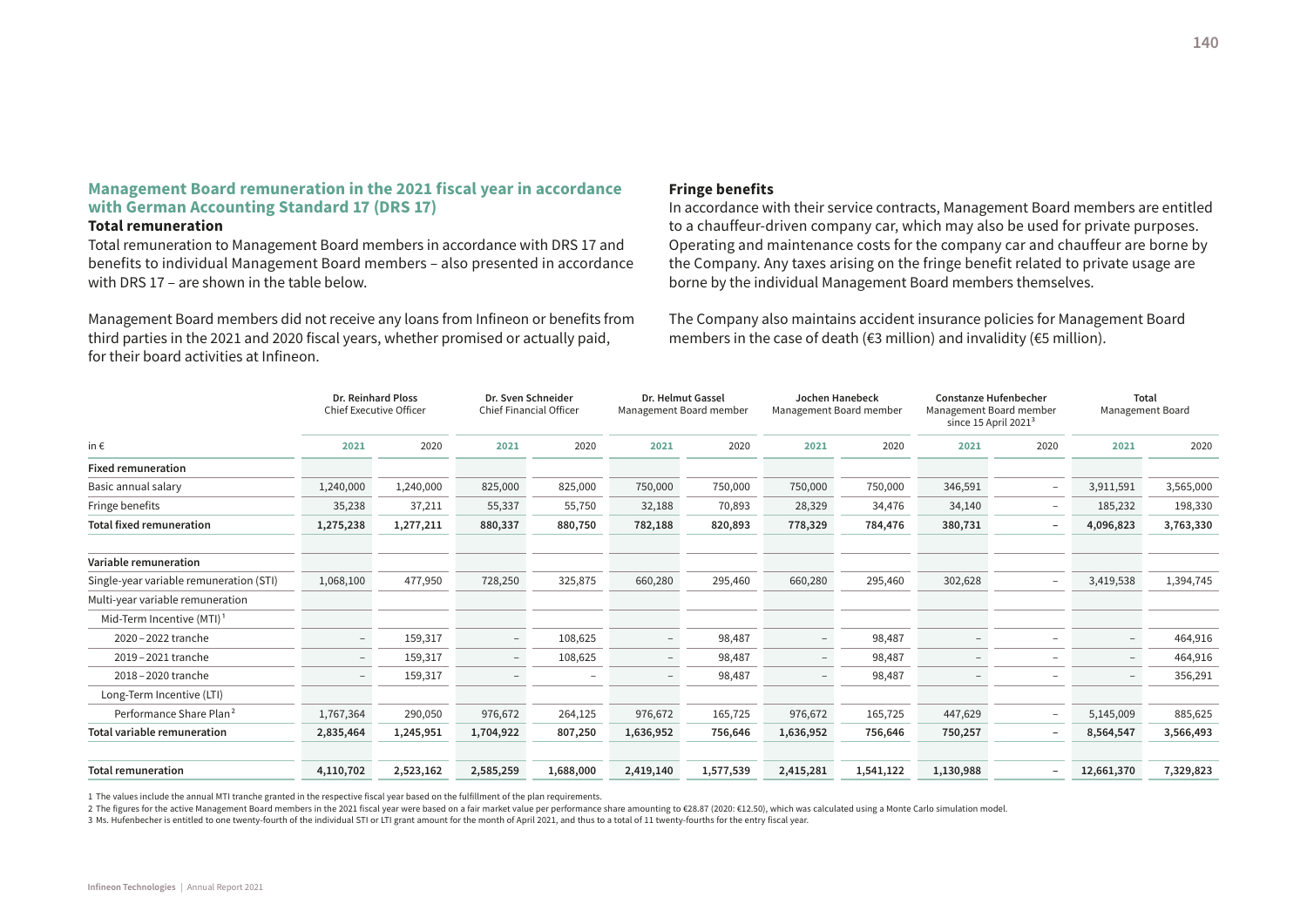**Infineon Technologies** | Annual Report 2021

The fringe benefits of Ms. Hufenbecher include a one-time lump sum of €25,000 for the reimbursement of start-up costs.

Other fringe benefits relate mainly to statutory obligations such as the payment of inventor's remuneration or general benefits available to all Infineon employees.

#### **Share-based payment**

As described in the section "Management Board remuneration", the contractually agreed LTI is granted to Management Board members by Infineon in the form of performance shares,  $\mathbb{D}_{p.}$  136. The average price of the Infineon share relevant for the number of performance shares granted for the 2021 fiscal year was €22.82 (2020: €18.10).

A fair market value of €28.87 (2020: €12.50) per performance share granted in the 2021 fiscal year was determined, taking account of the cap of 250 percent cap set on the LTI allocation amount as well as the performance hurdle.

The following table shows the number of performance shares awarded to Management Board members in the 2021 fiscal year.

Further details regarding the LTI tranche that vested on 1 October 2021 and the performance shares awarded to Management Board members on 1 April 2021 for the 2021 fiscal year are provided in note 21 to the Consolidated Financial Statements. **D** p. 195 f.

|                                                          |             |                                                                                     |                                                                   |                       | Performance Share Plan                                               |                                                                          |                                                                               |                                             |
|----------------------------------------------------------|-------------|-------------------------------------------------------------------------------------|-------------------------------------------------------------------|-----------------------|----------------------------------------------------------------------|--------------------------------------------------------------------------|-------------------------------------------------------------------------------|---------------------------------------------|
|                                                          |             | Virtual performance<br>shares outstanding<br>at the beginning<br>of the fiscal year | Virtual performance<br>shares newly granted<br>in the fiscal year | Fair value grant date | Virtual performance<br>shares due<br>in the fiscal year <sup>1</sup> | Virtual performance<br>shares expired<br>in the fiscal year <sup>2</sup> | Virtual performance<br>shares outstanding<br>at the end<br>of the fiscal year | Total expense<br>for share-based<br>payment |
| Management Board member                                  | Fiscal year | Number                                                                              | Number                                                            | in€                   | Number                                                               | Number                                                                   | Number                                                                        | in€                                         |
| <b>Dr. Reinhard Ploss</b>                                | 2021        | 91,788                                                                              | 61,218                                                            | 1,767,364             | 14,027                                                               | 14,027                                                                   | 124,952                                                                       | 523,916                                     |
| Chief Executive Officer                                  | 2020        | 103,148                                                                             | 23,204                                                            | 290,050               | 17,282                                                               | 17,282                                                                   | 91,788                                                                        | 182,577                                     |
| Dr. Sven Schneider                                       | 2021        | 21,130                                                                              | 33,830                                                            | 976,672               |                                                                      |                                                                          | 54,960                                                                        | 276,840                                     |
| <b>Chief Financial Officer</b>                           | 2020        |                                                                                     | 21,130                                                            | 264,125               |                                                                      |                                                                          | 21,130                                                                        | 59,802                                      |
| Dr. Helmut Gassel                                        | 2021        | 53,328                                                                              | 33,830                                                            | 976,672               | 8,455                                                                | 8,455                                                                    | 70,248                                                                        | 291,991                                     |
| Management Board member                                  | 2020        | 40,070                                                                              | 13,258                                                            | 165,725               |                                                                      |                                                                          | 53,328                                                                        | 104,328                                     |
| Jochen Hanebeck                                          | 2021        | 53,328                                                                              | 33,830                                                            | 976,672               | 8,455                                                                | 8,455                                                                    | 70,248                                                                        | 291,991                                     |
| Management Board member                                  | 2020        | 40,070                                                                              | 13,258                                                            | 165,725               |                                                                      |                                                                          | 53,328                                                                        | 104,328                                     |
| <b>Constanze Hufenbecher</b>                             | 2021        |                                                                                     | 15,505                                                            | 447,629               |                                                                      |                                                                          | 15,505                                                                        | 99,473                                      |
| Management Board member since 15 April 2021 <sup>3</sup> | 2020        |                                                                                     |                                                                   |                       |                                                                      |                                                                          |                                                                               |                                             |
| Total                                                    | 2021        | 219,574                                                                             | 178,213                                                           | 5,145,009             | 30,937                                                               | 30,937                                                                   | 335,913                                                                       | 1,484,211                                   |
|                                                          | 2020        | 183,288                                                                             | 70,850                                                            | 885,625               | 17,282                                                               | 17,282                                                                   | 219,574                                                                       | 451,035                                     |
|                                                          |             |                                                                                     |                                                                   |                       |                                                                      |                                                                          |                                                                               |                                             |

1 The share price of the virtual performance shares exercised on 1st October 2020 amounted to €25.50.

2 In the 2021 and 2020 fiscal years, virtual performance shares expired because the performance hurdle had not been met.

3 Despite taking office on 15th April 2021, Ms. Hufenbecher was granted virtual performance shares retroactively as of 1st April 2021. Ms. Hufenbecher is entitled to one twenty-fourth of the individual LTI grant amount for

and thus to a total of 11 twenty-fourths for the entry fiscal year.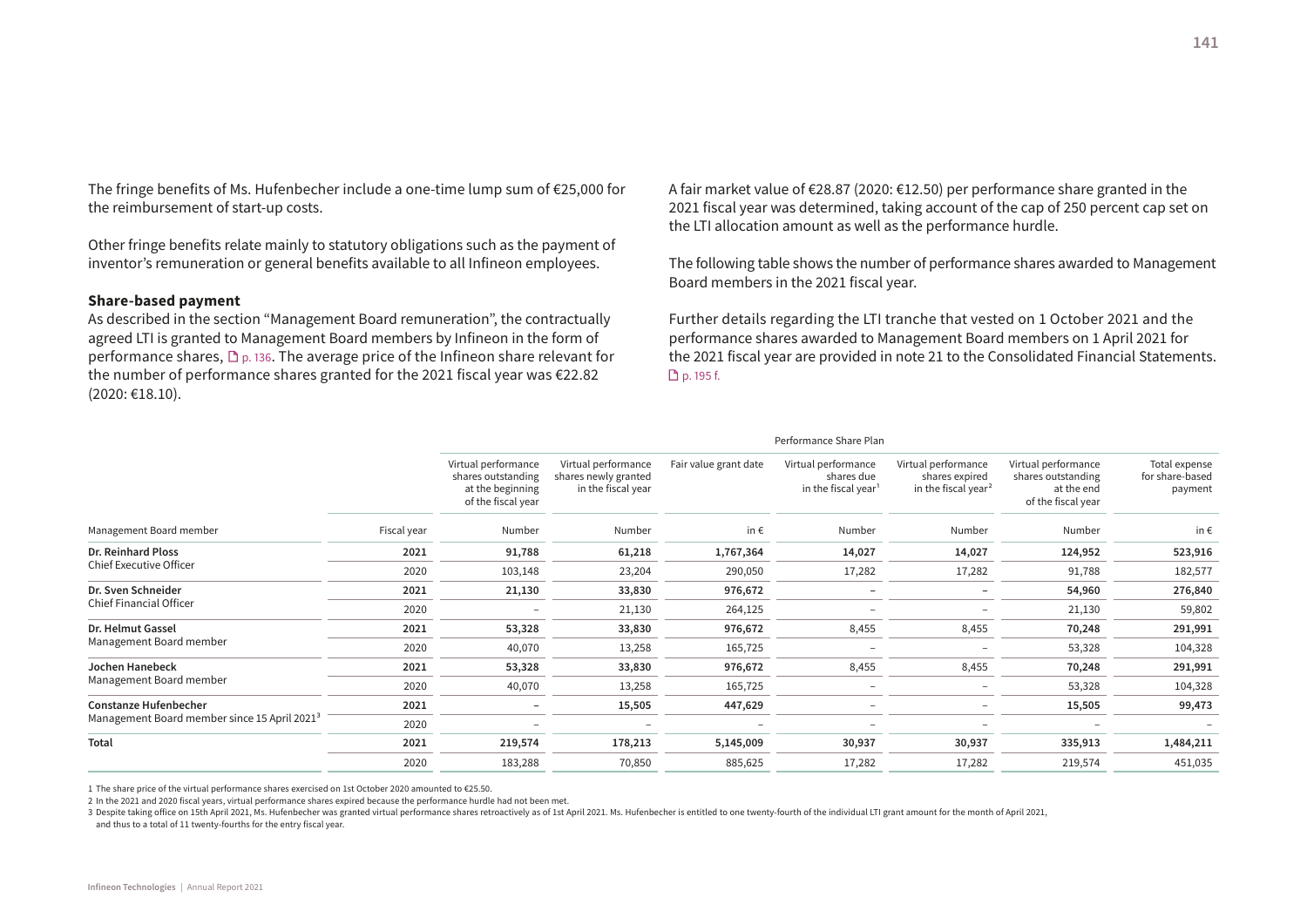#### **Special bonuses**

The Supervisory Board did not award any special bonuses to Management Board members during the 2021 fiscal year.

#### **Other awards and benefits**

In the 2009 fiscal year, the Company entered into a restitution agreement with each of the then active Management Board members. Dr. Ploss is the only current Management Board member affected by the agreement. The agreements stipulate that the Company covers all costs and expenses of any legal, governmental, regulatory and/or parliamentary proceedings and investigations as well as arbitration proceedings in which Management Board members are involved in conjunction with their activities on behalf of the Company. However, the agreements specifically exclude any restitution of costs incurred in conjunction with section 93, paragraph 2, AktG.

## **Remuneration of the Management Board in the 2021 fiscal year in accordance with DCGK 2017 (voluntary disclosure)**

## **Remuneration granted ("gewährte Zuwendungen")**

The following table shows the value of remuneration granted for the 2020 and 2021 fiscal years, including fringe benefits, as well as the minimum and maximum values that can be achieved for the 2021 fiscal year.

Unlike the disclosures in accordance with DRS 17, the STI is disclosed in the following table at the target value (i.e., the value in the event of 100 percent target achievement). In a deviation from DRS 17, the MTI was disclosed at the target value for an "average probability scenario" at the grant date. For these purposes, Infineon assumes 100 percent target achievement on a scale ranging from 0 percent to 200 percent. In addition, the pension expense, i.e., the service cost in accordance with IAS 19 (see "Commitments to Management Board members upon termination of their Board activities" in this chapter,  $\mathbb{D}_{p. 145 f.}$ ), is included in total remuneration.

|                                            |           | Dr. Reinhard Ploss<br>Chief Executive Officer |                          |             |           | Dr. Sven Schneider<br>Chief Financial Officer |                   |             |           | Dr. Helmut Gassel<br>Management Board member |                          |             |
|--------------------------------------------|-----------|-----------------------------------------------|--------------------------|-------------|-----------|-----------------------------------------------|-------------------|-------------|-----------|----------------------------------------------|--------------------------|-------------|
| in $\epsilon$                              | 2021      | 2020                                          | 2021 (min.)              | 2021 (max.) | 2021      | 2020                                          | 2021 (min.)       | 2021 (max.) | 2021      | 2020                                         | 2021 (min.)              | 2021 (max.) |
| <b>Fixed remuneration</b>                  |           |                                               |                          |             |           |                                               |                   |             |           |                                              |                          |             |
| Basic annual salary                        | 1,240,000 | 1,240,000                                     | 1,240,000                | 1,240,000   | 825,000   | 825,000                                       | 825,000           | 825,000     | 750,000   | 750,000                                      | 750,000                  | 750,000     |
| Fringe benefits                            | 35,238    | 37,211                                        | 35,238                   | 35,238      | 55,337    | 55,750                                        | 55,337            | 55,337      | 32,188    | 70,893                                       | 32,188                   | 32,188      |
| <b>Total fixed remuneration</b>            | 1,275,238 | 1,277,211                                     | 1,275,238                | 1,275,238   | 880,337   | 880,750                                       | 880,337           | 880,337     | 782,188   | 820,893                                      | 782,188                  | 782,188     |
| Variable remuneration                      |           |                                               |                          |             |           |                                               |                   |             |           |                                              |                          |             |
| Single-year variable<br>remuneration (STI) | 550,000   | 550,000                                       | $-$                      | 1,375,000   | 375,000   | 375,000                                       | $\qquad \qquad -$ | 937,500     | 340,000   | 340,000                                      | $\qquad \qquad -$        | 850,000     |
| Multi-year variable remuneration           |           |                                               |                          |             |           |                                               |                   |             |           |                                              |                          |             |
| Mid-Term Incentive (MTI)                   |           |                                               |                          |             |           |                                               |                   |             |           |                                              |                          |             |
| 2020 - 2022 tranche                        | $-$       | 550,000                                       |                          |             |           | 375,000                                       |                   |             | $-$       | 340,000                                      |                          |             |
| Long-Term Incentive (LTI)                  |           |                                               |                          |             |           |                                               |                   |             |           |                                              |                          |             |
| Performance Share Plan <sup>1</sup>        | 1,767,364 | 290,050                                       | $\overline{\phantom{m}}$ | 3,492,500   | 976,672   | 264,125                                       | $-$               | 1,930,000   | 976,672   | 165,725                                      | $\qquad \qquad -$        | 1,930,000   |
| <b>Total variable remuneration</b>         | 2,317,364 | 1,390,050                                     | $-$                      | 4,867,500   | 1,351,672 | 1,014,125                                     | $-$               | 2,867,500   | 1,316,672 | 845,725                                      | $\overline{\phantom{0}}$ | 2,780,000   |
| Pension expense                            | 72,298    | 368,802                                       | 72,298                   | 72,298      | 278,244   | 294,037                                       | 278,244           | 278,244     | 98,884    | 106,961                                      | 98,884                   | 98,884      |
| <b>Total remuneration (DCGK)</b>           | 3,664,900 | 3,036,063                                     | 1,347,536                | 6,215,036   | 2,510,253 | 2,188,912                                     | 1,158,581         | 4,026,081   | 2,197,744 | 1,773,579                                    | 881,072                  | 3,661,072   |

1 The figures of the active Management Board members in the 2021 fiscal year were based on a fair market value per performance share amounting to €28.87 (2020: €12.50), which was calculated using a Monte Carlo simulation.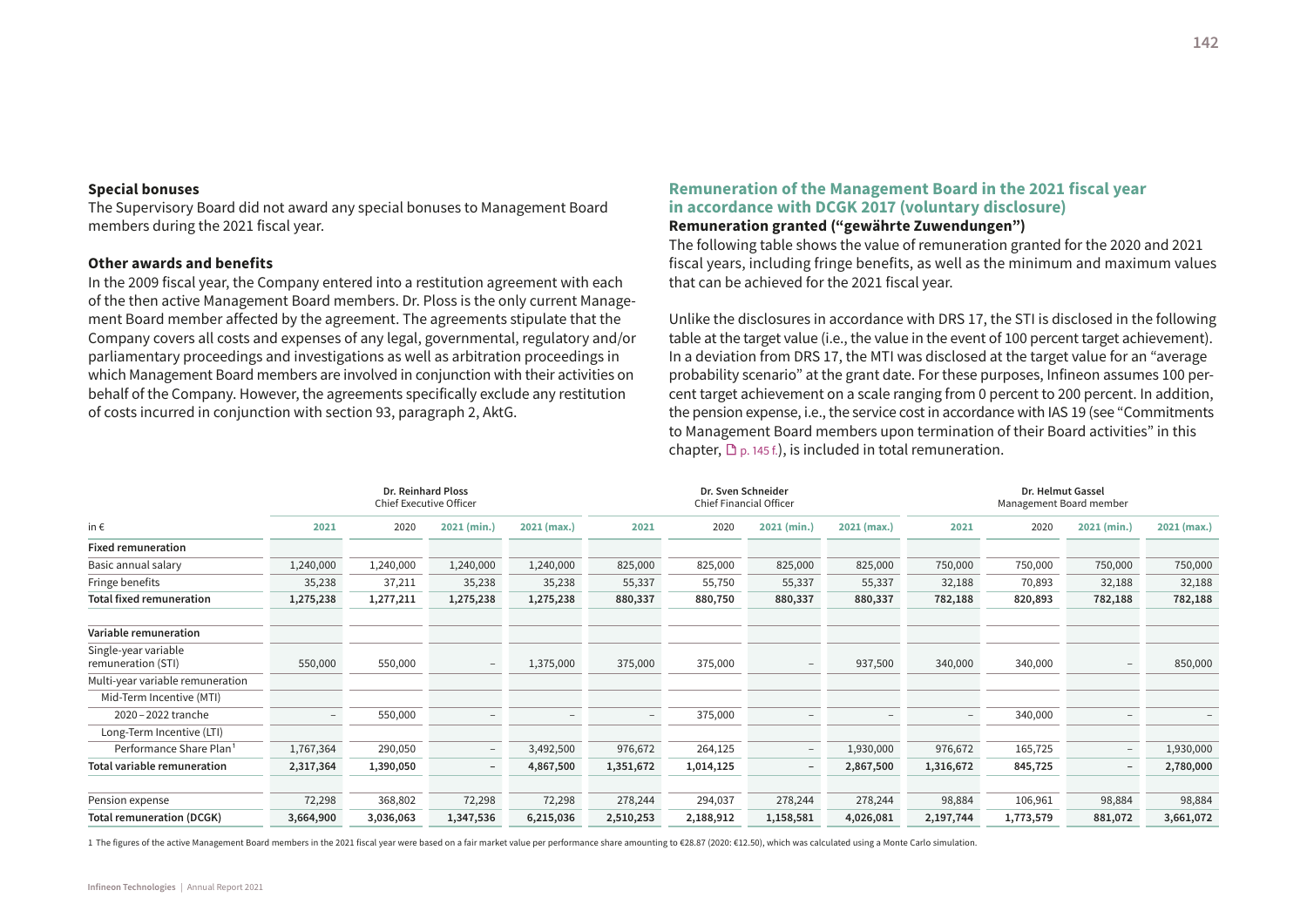|                                            |           | <b>Jochen Hanebeck</b><br>Management Board member |                          |             | <b>Constanze Hufenbecher</b><br>Management Board member since 15 April 2021 <sup>2</sup> |                          |                          |             |  |
|--------------------------------------------|-----------|---------------------------------------------------|--------------------------|-------------|------------------------------------------------------------------------------------------|--------------------------|--------------------------|-------------|--|
| in $\epsilon$                              | 2021      | 2020                                              | 2021 (min.)              | 2021 (max.) | 2021                                                                                     | 2020                     | 2021 (min.)              | 2021 (max.) |  |
| <b>Fixed remuneration</b>                  |           |                                                   |                          |             |                                                                                          |                          |                          |             |  |
| Basic annual salary                        | 750,000   | 750,000                                           | 750,000                  | 750,000     | 346,591                                                                                  | $\overline{\phantom{a}}$ | 346,591                  | 346,591     |  |
| Fringe benefits                            | 28,329    | 34,476                                            | 28,329                   | 28,329      | 34,140                                                                                   | $\overline{\phantom{0}}$ | 34,140                   | 34,140      |  |
| <b>Total fixed remuneration</b>            | 778,329   | 784,476                                           | 778,329                  | 778,329     | 380,731                                                                                  | -                        | 380,731                  | 380,731     |  |
| Variable remuneration                      |           |                                                   |                          |             |                                                                                          |                          |                          |             |  |
| Single-year variable<br>remuneration (STI) | 340,000   | 340,000                                           | $\overline{\phantom{0}}$ | 850,000     | 155,833                                                                                  | $\qquad \qquad$          | $\qquad \qquad -$        | 389,583     |  |
| Multi-year variable remuneration           |           |                                                   |                          |             |                                                                                          |                          |                          |             |  |
| Mid-Term Incentive (MTI)                   |           |                                                   |                          |             |                                                                                          |                          |                          |             |  |
| 2020 - 2022 tranche                        |           | 340,000                                           |                          |             |                                                                                          | $\overline{\phantom{a}}$ | -                        |             |  |
| Long-Term Incentive (LTI)                  |           |                                                   |                          |             |                                                                                          |                          |                          |             |  |
| Performance Share Plan <sup>1</sup>        | 976,672   | 165,725                                           | $\overline{\phantom{a}}$ | 1,930,000   | 447,629                                                                                  | $\overline{\phantom{a}}$ | $\overline{\phantom{a}}$ | 884,583     |  |
| <b>Total variable remuneration</b>         | 1,316,672 | 845,725                                           | $\overline{\phantom{a}}$ | 2,780,000   | 603,462                                                                                  | -                        | $\overline{\phantom{a}}$ | 1,274,166   |  |
| Pension expense                            | 120,148   | 129,139                                           | 120,148                  | 120,148     | 131,044                                                                                  | $\overline{\phantom{a}}$ | 131,044                  | 131,044     |  |
| <b>Total remuneration (DCGK)</b>           | 2,215,149 | 1,759,340                                         | 898,477                  | 3,678,477   | 1,115,237                                                                                | -                        | 511,775                  | 1,785,941   |  |

1 The figures of the active Management Board members in the 2021 fiscal year were based on a fair market value per performance share amounting to €28.87 (2020: €12.50), which was calculated using a Monte Carlo simulation.

2 Ms. Hufenbecher is entitled to one twenty-fourth of the individual STI or LTI grant amount for the month of April 2021, and thus to a total of 11 twenty-fourths for the entry fiscal year.

#### **Remuneration received by Management members ("Zufluss")**

Since the remuneration granted to Management Board members for the 2021 fiscal year did not coincide fully with amounts disbursed in a particular fiscal year, a separate table is presented below showing the amounts flowing to (i.e., received by) Management Board members for the 2021 fiscal year ("Zufluss").

Accordingly, the fixed remuneration and the STI are disclosed as amounts received by Management Board members for the relevant fiscal year. The MTI was disclosed as received by Management Board members in the fiscal year in which the plan term of the relevant MTI tranche ends. However, due to the discontinuation of the MTI, the

tranche allocated for the 2019 fiscal year was paid and included two annual installments (for the 2019 and 2020 fiscal years). In addition to the fixed remuneration and the STI granted for the 2021 fiscal year, the Management Board members therefore received the 2019-2021 MTI tranche, reduced by the amount of the tranche for the 2021 fiscal year. Share-based payments are disclosed as received by Management Board members on the basis of the relevant time and value for German tax law purposes. The amount disclosed as received for the pension expense (i.e., the service cost in accordance with IAS 19) corresponds to the amounts granted (see previous table), even though it does not strictly constitute an actual receipt.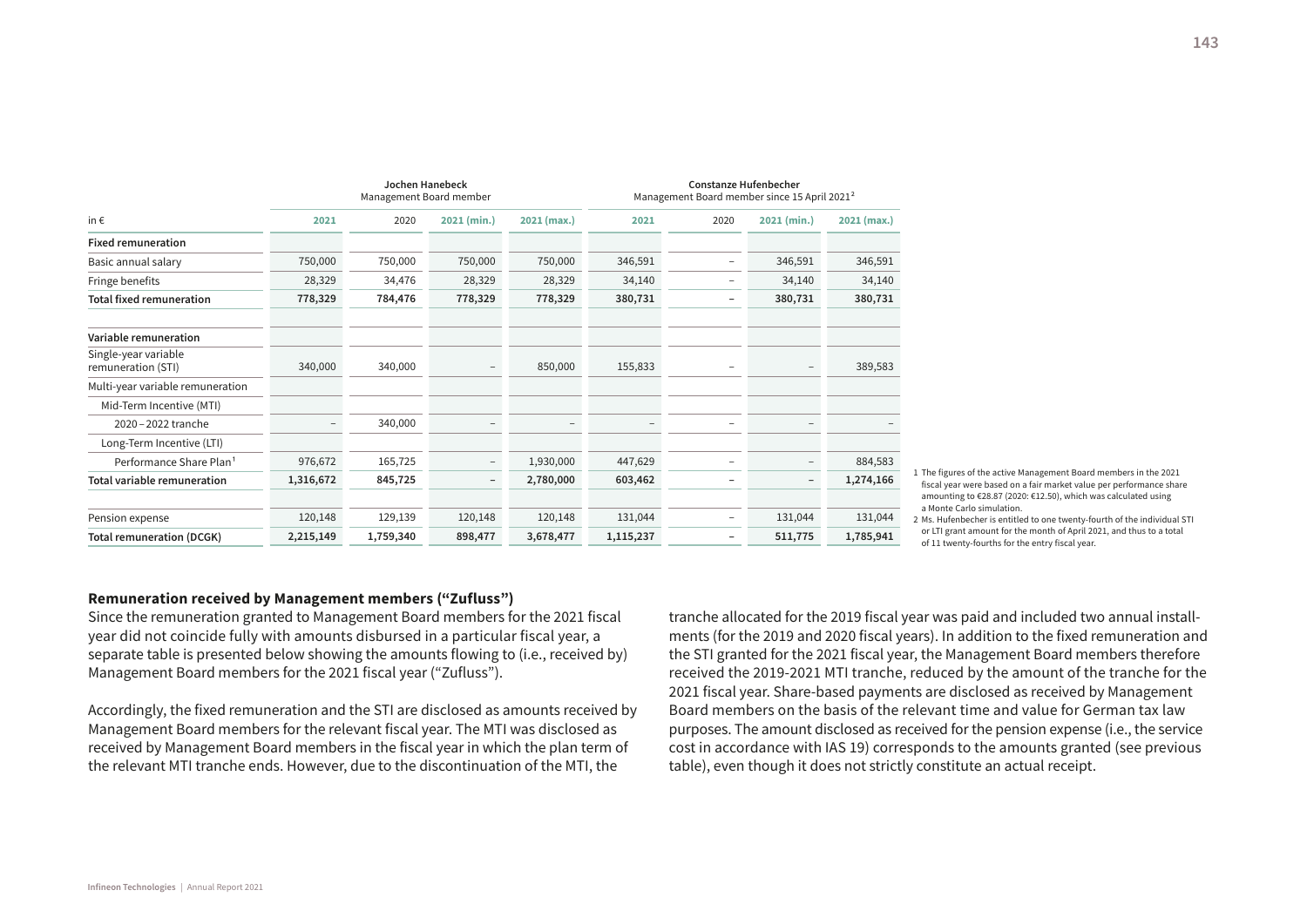The total remuneration received by individual members of the Management Board for the 2021 fiscal year – analyzed by component – is shown in the following table:

|                                         | Dr. Reinhard Ploss<br><b>Chief Executive Officer</b> |                          | Dr. Sven Schneider<br><b>Chief Financial Officer</b> |                          | Dr. Helmut Gassel<br>Management Board member |           | Jochen Hanebeck<br>Management Board member |           | <b>Constanze Hufenbecher</b><br>Management Board member<br>since 15 April 2021 <sup>1</sup> |                          |
|-----------------------------------------|------------------------------------------------------|--------------------------|------------------------------------------------------|--------------------------|----------------------------------------------|-----------|--------------------------------------------|-----------|---------------------------------------------------------------------------------------------|--------------------------|
| in $\epsilon$                           | 2021                                                 | 2020                     | 2021                                                 | 2020                     | 2021                                         | 2020      | 2021                                       | 2020      | 2021                                                                                        | 2020                     |
| <b>Fixed remuneration</b>               |                                                      |                          |                                                      |                          |                                              |           |                                            |           |                                                                                             |                          |
| Basic annual salary                     | 1,240,000                                            | 1,240,000                | 825,000                                              | 825,000                  | 750,000                                      | 750,000   | 750,000                                    | 750,000   | 346,591                                                                                     | $\overline{\phantom{a}}$ |
| Fringe benefits                         | 35,238                                               | 37,211                   | 55,337                                               | 55,750                   | 32,188                                       | 70,893    | 28,329                                     | 34,476    | 34,140                                                                                      | -                        |
| <b>Total fixed remuneration</b>         | 1,275,238                                            | 1,277,211                | 880,337                                              | 880,750                  | 782,188                                      | 820,893   | 778,329                                    | 784,476   | 380,731                                                                                     | -                        |
| Variable remuneration                   |                                                      |                          |                                                      |                          |                                              |           |                                            |           |                                                                                             |                          |
| Single-year variable remuneration (STI) | 1,068,100                                            | 477,950                  | 728,250                                              | 325,875                  | 660,280                                      | 295,460   | 660,280                                    | 295,460   | 302,628                                                                                     |                          |
| Multi-year variable remuneration        |                                                      |                          |                                                      |                          |                                              |           |                                            |           |                                                                                             |                          |
| Mid-Term Incentive (MTI)                |                                                      |                          |                                                      |                          |                                              |           |                                            |           |                                                                                             |                          |
| 2019 - 2021 tranche                     | 323,400                                              | $\overline{\phantom{0}}$ | 156,188                                              | -                        | 199,920                                      |           | 199,920                                    |           |                                                                                             |                          |
| 2018-2020 tranche                       |                                                      | 533,500                  | $\qquad \qquad -$                                    | $\overline{\phantom{a}}$ | $\overline{\phantom{a}}$                     | 329,800   |                                            | 329,800   |                                                                                             |                          |
| Long-Term Incentive (LTI)               |                                                      |                          |                                                      |                          |                                              |           |                                            |           |                                                                                             |                          |
| Performance Share Plan                  |                                                      |                          |                                                      |                          |                                              |           |                                            |           |                                                                                             |                          |
| due in the 2021 fiscal year             | 357,656                                              |                          |                                                      | -                        | 215,583                                      | ۰         | 215,583                                    |           |                                                                                             |                          |
| due in the 2020 fiscal year             | $\qquad \qquad -$                                    | 270,905                  |                                                      | $\overline{\phantom{0}}$ |                                              | ۰         |                                            |           |                                                                                             | $-$                      |
| Total variable remuneration             | 1,749,156                                            | 1,282,355                | 884,438                                              | 325,875                  | 1,075,783                                    | 625,260   | 1,075,783                                  | 625,260   | 302,628                                                                                     |                          |
| Pension expense                         | 72,298                                               | 368,802                  | 278,244                                              | 294,037                  | 98,884                                       | 106,961   | 120,148                                    | 129,139   | 131,044                                                                                     | $-$                      |
| <b>Total remuneration (DCGK)</b>        | 3,096,692                                            | 2,928,368                | 2,043,019                                            | 1,500,662                | 1,956,855                                    | 1,553,114 | 1,974,260                                  | 1,538,875 | 814,403                                                                                     | ۰                        |

1 Ms. Hufenbecher is entitled to one twenty-fourth of the individual STI or LTI grant amount for the month of April 2021, and thus to a total of 11 twenty-fourths for the entry fiscal year.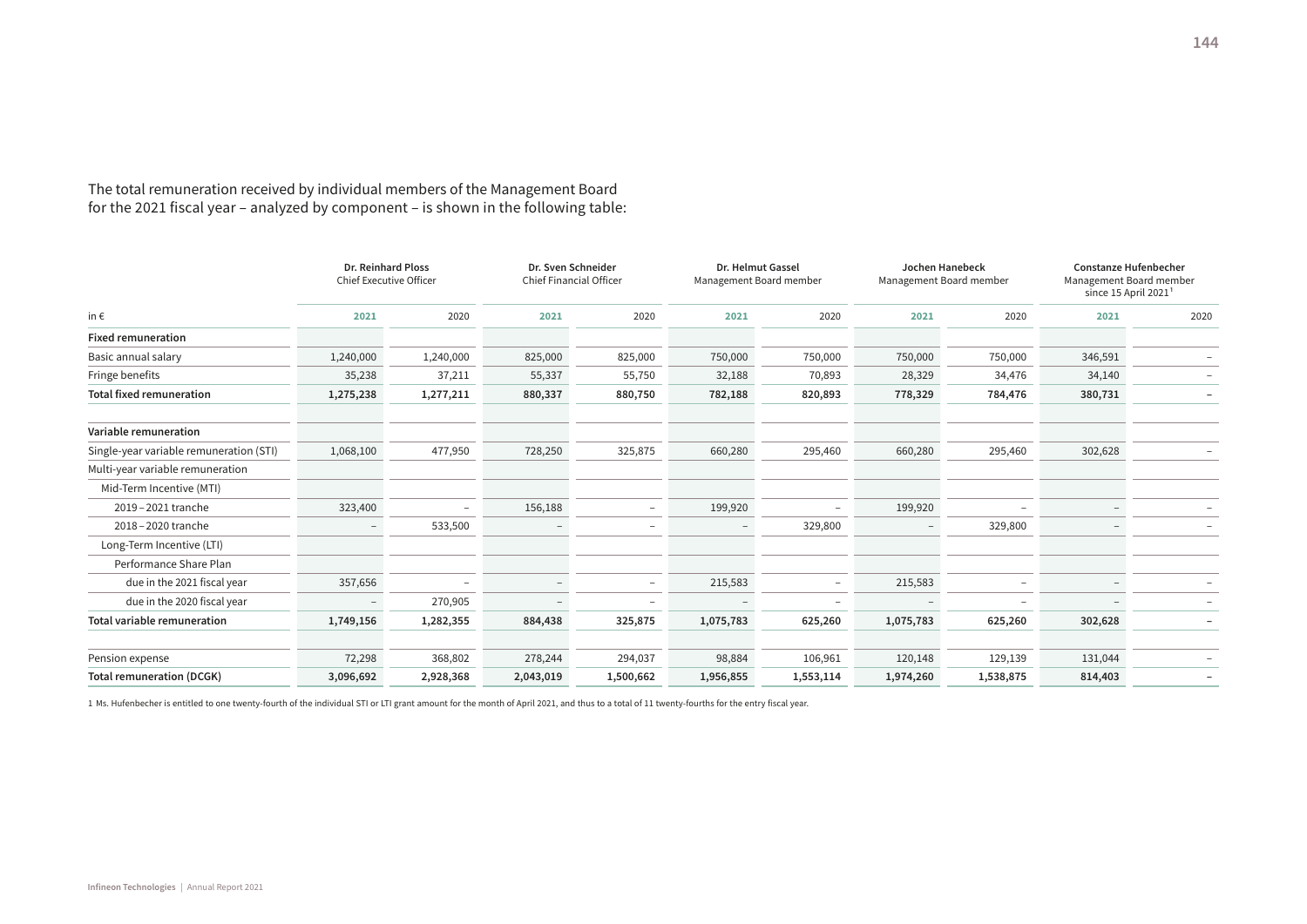## **Commitments to Management Board members upon termination of their Board activities**

## **Benefits and pension entitlements in the 2021 fiscal year**

Based on the amendment to the Executive Board compensation system in 2010, all Management Board members have received a defined contribution pension commitment that is essentially identical to the Infineon pension plan applicable to all employees. Accordingly, the Company has set up a personal pension account (basic account) for each beneficiary, to which it makes annual pension contributions. The Company adds annual interest to the balance in the basic account using the highest statutory interest rates valid for the insurance industry (guaranteed interest rates) until disbursement of the pension begins and may also award surplus credits. 95 percent of any income earned over and above the guaranteed interest rate is credited to the pension account, either at the date on which disbursement of the pension begins or, at the latest, when the beneficiary reaches the age of 60. The balance of the basic account when disbursement of the pension begins (due to age, invalidity or death) – increased by an adjusting amount in the event of invalidity or death – constitutes the retirement benefit entitlement and is paid out to the Management Board member or his or her surviving dependents in twelve annual installments, or, if so requested by the Management Board member, in eight annual installments, as a lump sum, or as a life-long pension. In addition to the defined contribution pension plan that has been in place for Dr. Ploss since 1 January 2016, a fully vested fixed-amount pension entitlement of €210,000 p.a. also exists for his Board activities up to 31 December 2015, which will not increase in the future.

If the entitlements of Management Board members (i) have not yet legally vested or (ii) have legally vested but are not protected by the state pension insurance scheme (Pensionssicherungsverein), the Company maintains pension reinsurance policies in favor of, and pledged to, the Management Board members concerned.

The plan rules applicable to Management Board members are as follows:

- › Dr. Gassel and Mr. Hanebeck have statutorily vested pension entitlements as a result of their previous periods of employment in senior management positions with Infineon. Their service contracts specifically state that the amounts made available to cover their vested pension entitlements represent a continuation of those vested entitlements and are, therefore, not subject to any separate vesting arrangements. The Company makes a fixed annual pension contribution on behalf of Dr. Gassel and Mr. Hanebeck for each full fiscal year of service on the Management Board, equivalent to 30 percent of the relevant agreed basic annual salary. The Supervisory Board is not required to decide each time on the amount to be contributed. The pension contributions for the 2021 fiscal year for Dr. Gassel and Mr. Hanebeck amounted to €225,000 in each case.
- › The pension contribution made for Ms. Hufenbecher also amounts to 30 percent of the relevant agreed basic annual salary. Due to the entry during the fiscal year, the pension contribution made by the Company for the 2021 fiscal year amounted to €112,500.
- $\rightarrow$  The defined contribution pension commitment in place for Dr. Ploss is also based on a fixed contribution amount of 30 percent of the relevant agreed basic annual salary. The pension contribution made by the Company for the 2021 fiscal year amounted to €372,000.
- › The corresponding contribution for Dr. Schneider also amounts to 30 percent of the relevant agreed basic annual salary. The pension contribution made by the Company for the 2021 fiscal year amounted to €247,500.

The amounts credited to the pension entitlement accounts of Management Board members – in line with the plan rules applied to Infineon employees – are paid out on or after reaching the age of 67, provided the service contract arrangements have also ended. Upon request, amounts can also be paid out at an earlier point in time if the service contract arrangements end on or after reaching the age of 60 or, in the case of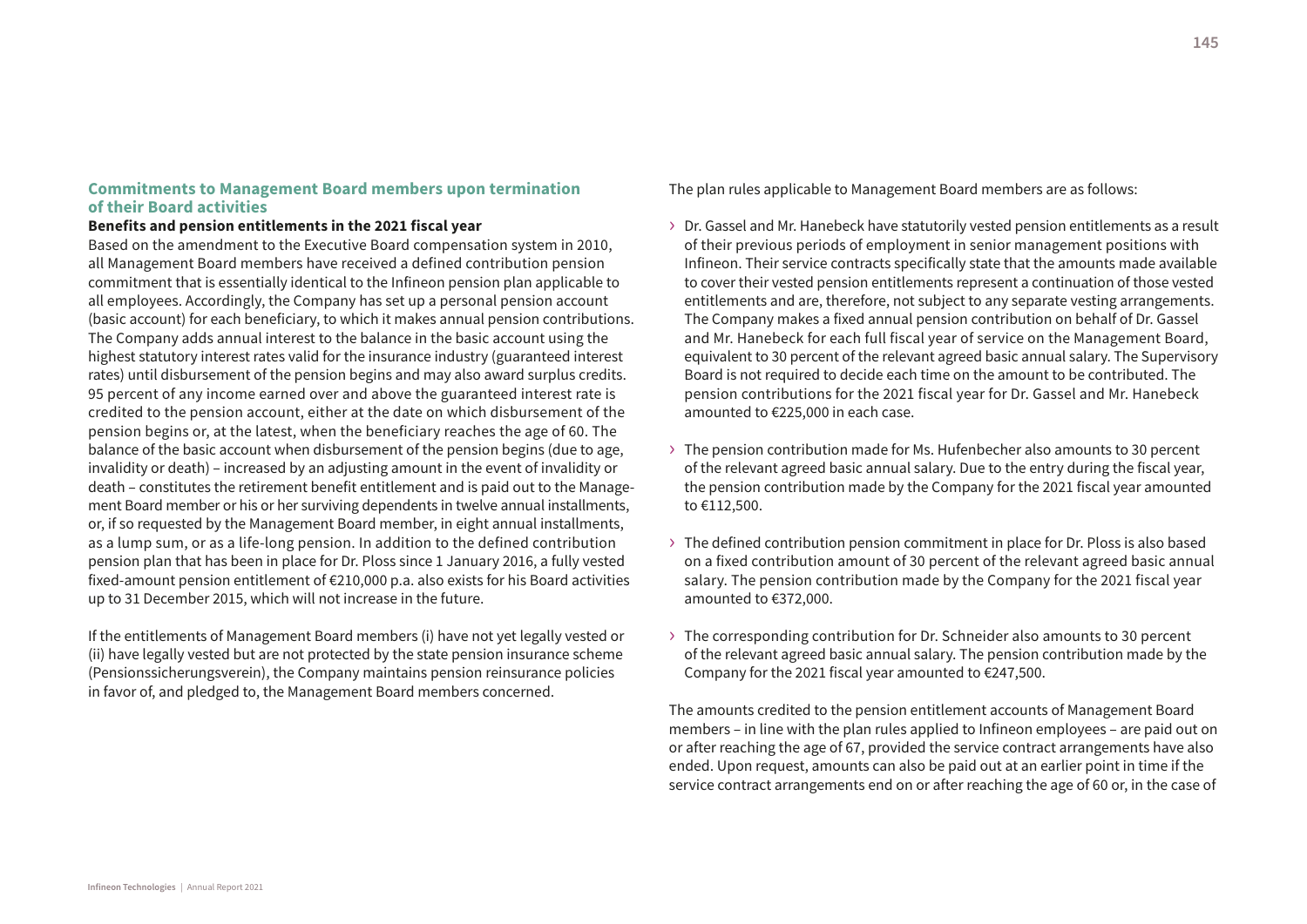commitments made from 2012 onwards, on or after reaching the age of 62. If the beneficiaries elect to have their pension paid out in monthly installments, the pension amount is adjusted automatically each year in accordance with the Infineon pension plan.

Alongside the annual retirement entitlements and related benefit amounts, the following table shows the present values of pension entitlements earned to date and the service cost in accordance with IFRS. The present value of pension and benefit entitlements is particularly dependent on changes in the discount rate that is required to be applied (30 September 2021: 1.25 percent; 30 September 2020: 0.95 percent).

#### **Pension entitlements**

| in $\epsilon$                                  | Fiscal year | Pension<br>entitlements<br>(annual) as<br>of beginning<br>of pension<br>period | Benefit<br>amounts<br>determined<br>for the<br>relevant<br>fiscal year | Present value<br>of pension<br>and benefit<br>entitlement | Original<br>service cost<br>(earned in<br>the current<br>year) |
|------------------------------------------------|-------------|--------------------------------------------------------------------------------|------------------------------------------------------------------------|-----------------------------------------------------------|----------------------------------------------------------------|
| Dr. Reinhard Ploss <sup>1</sup>                | 2021        |                                                                                | 372,000                                                                | 2,290,395                                                 | 72,298                                                         |
| <b>Chief Executive Officer</b>                 |             | 210,000                                                                        |                                                                        | 5,114,761                                                 |                                                                |
|                                                | 2020        |                                                                                | 372,000                                                                | 2,474,927                                                 | 368,802                                                        |
|                                                |             | 210,000                                                                        |                                                                        | 5,279,415                                                 |                                                                |
| Dr. Sven Schneider                             | 2021        |                                                                                | 247,500                                                                | 554,907                                                   | 278,244                                                        |
| <b>Chief Financial Officer</b>                 | 2020        |                                                                                | 247,500                                                                | 393,029                                                   | 294,037                                                        |
| Dr. Helmut Gassel                              | 2021        |                                                                                | 225,000                                                                | 2,414,767                                                 | 98,884                                                         |
| Management Board member                        | 2020        |                                                                                | 225,000                                                                | 2,653,885                                                 | 106,961                                                        |
| Jochen Hanebeck                                | 2021        |                                                                                | 225,000                                                                | 2,995,017                                                 | 120,148                                                        |
| Management Board member                        | 2020        |                                                                                | 225,000                                                                | 3,279,840                                                 | 129,139                                                        |
| Constanze Hufenbecher <sup>2</sup>             | 2021        |                                                                                | 112,500                                                                | 131,044                                                   | 131,044                                                        |
| Management Board member<br>since 15 April 2021 | 2020        |                                                                                |                                                                        |                                                           |                                                                |
| <b>Total</b>                                   | 2021        | 210,000                                                                        | 1,182,000                                                              | 13,500,891                                                | 700,618                                                        |
|                                                | 2020        | 210,000                                                                        | 1,069,500                                                              | 14,081,096                                                | 898,939                                                        |

1 The upper line for Dr. Ploss in the 2021 fiscal year respectively 2020 shows the contribution amount, the present value and the service cost relating to the defined contribution pension commitment additionally granted to him with effect from 1 January 2016. The second line in the 2021 fiscal year respectively 2020 shows the pension entitlement and the present value of his fixed-amount pension plan.

2 The service cost for Ms. Hufenbecher takes into account that she was appointed to the Management Board during the year on 15 April 2021, and therefore was not in the office for the entire 2021 fiscal year.

#### **Premature termination of the service contract**

The service contracts of Management Board members include a change-of-control clause, which stipulates the terms that apply when the activities of a Management Board member are terminated in the event of a significant change in Infineon's ownership structure. A change of control for the purposes of this clause occurs when a third party, individually or together with another party, acquires at least 50 percent of the voting rights in Infineon Technologies AG as defined in section 30 of the German Securities Acquisition and Takeover Act (Wertpapiererwerbs- und Übernahmegesetz – "WpÜG"). Management Board members have the right to resign and terminate their service contracts within twelve months of the announcement of any such change of control and any who choose to do so are entitled to continued payment of their annual remuneration through to the end of the originally agreed duration of their contract for a maximum of 36 months. If Infineon Technologies AG removes a Management Board member or terminates their service contract within twelve months of the announcement of a change of control, the Management Board members concerned are entitled to continued payment of their annual remuneration through to the end of the originally agreed duration of their contract, subject to a minimum period of 24 months and a maximum period of 36 months.

The Management Board service contracts otherwise contain no promises of severance pay for situations in which contracts are prematurely terminated.

Under the new Management Board remuneration system, the maximum period of continued payment of fixed and variable remuneration is reduced to 24 months in any case. The service contracts of the incumbent Management Board members were adjusted accordingly with effect from 1 October 2021. For Ms. Hufenbecher, on the other hand, the new regulations have already applied since she took office.

**Payments to former Management Board members in the 2021 fiscal year** Total remuneration (primarily pension benefits) of €2,609,306.24 (2020: €2,211,263.52) was paid to former Management Board members in the 2021 fiscal year. As of 30 September 2021, accrued pension liabilities for former Management Board members amounted €72,369,256 (2020: €76,593,563).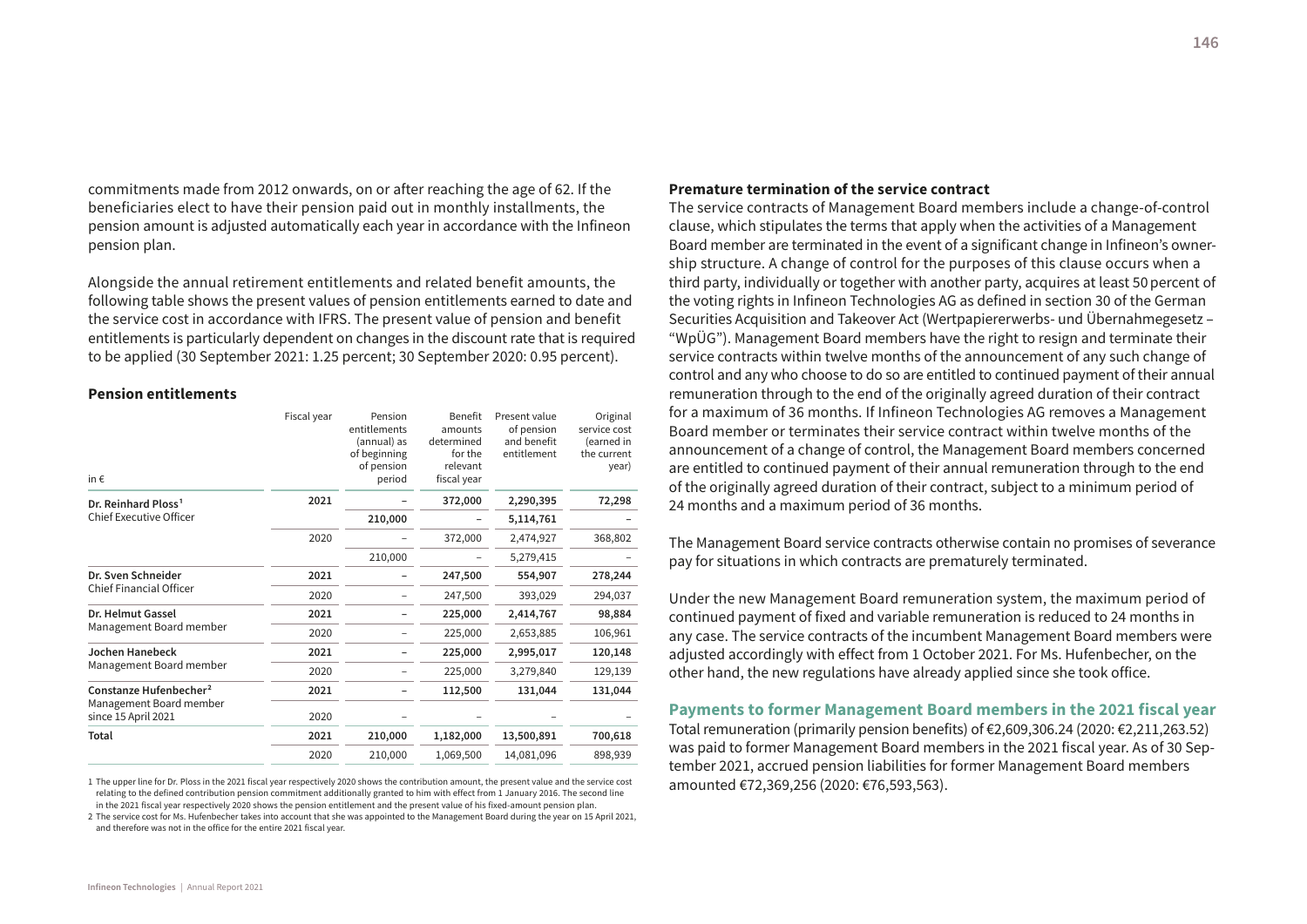#### **Revision of the Management Board remuneration system**

The Act Implementing the Second Shareholder Rights Directive (ARUG II) came into force on 1 January 2020. Furthermore, the Government Commission on the German Corporate Governance Code adopted a new version of the DCGK, which became effective on 20 March 2020. The Supervisory Board deliberated on this matter at length with the support of an external independent remuneration expert. Based on the preparatory work of the Executive Committee and its recommendation, the Supervisory Board adopted a new Management Board remuneration system at its meeting on 20 November 2020, which was approved by the Annual General Meeting on 25 February 2021 in accordance with section 120a, AktG.

In addition to the changes already relevant for the 2021 fiscal year and described above (i.e., the incorporation of the MTI into the LTI and the new LTI rule), the remaining parts of the new Management Board remuneration system for the incumbent Management Board members apply from 1 October 2021. The main additional changes can be summarized as follows:

- › The option of the Supervisory Board to award a "special bonus" amounting to up to 30 percent of the fixed basic remuneration of Management Board members has been removed without replacement.
- › In the case of the STI, the existing financial targets RoCE and Free Cash Flow will be supplemented by the addition of a third target, namely the Segment Result Margin (SRM), which already serves as a key performance indicator for Infineon. The SRM was also previously taken into account in the STI target structure applicable to employees.
- $\rightarrow$  The option of the Supervisory Board to reduce or increase the STI payout amounts by up to 30 percent at its discretion has been replaced by a criteria-based STI modifier. Accordingly, the Supervisory Board defines criteria for assessing the collective performance of the Management Board each fiscal year on the basis of a fixed catalog (see also above in the section "Components of the Management Board remuneration system",  $\mathbb{D}_{p. 134 \text{ ff.}}$ ). After the end of the fiscal year, the Supervisory Board can then reduce or increase the target achievement level for the STI by up to 30 percent – depending on the performance of the Management Board and also to take account of any exceptional, unforeseeable developments.
- › The Management Board remuneration system now includes Share Ownership Guidelines that require Management Board members to build up a minimum holding of Infineon shares over a period of generally five years and to hold them for up to two years after leaving office. This minimum holding has been set at the equivalent to 150 percent of the fixed basic annual salary for the Chairman and at 100 percent of the basic annual salary for other Management Board members.
- $\rightarrow$  As a final point, a malus and clawback clause has been introduced that allows the Supervisory Board to withhold or reclaim variable remuneration components in certain cases.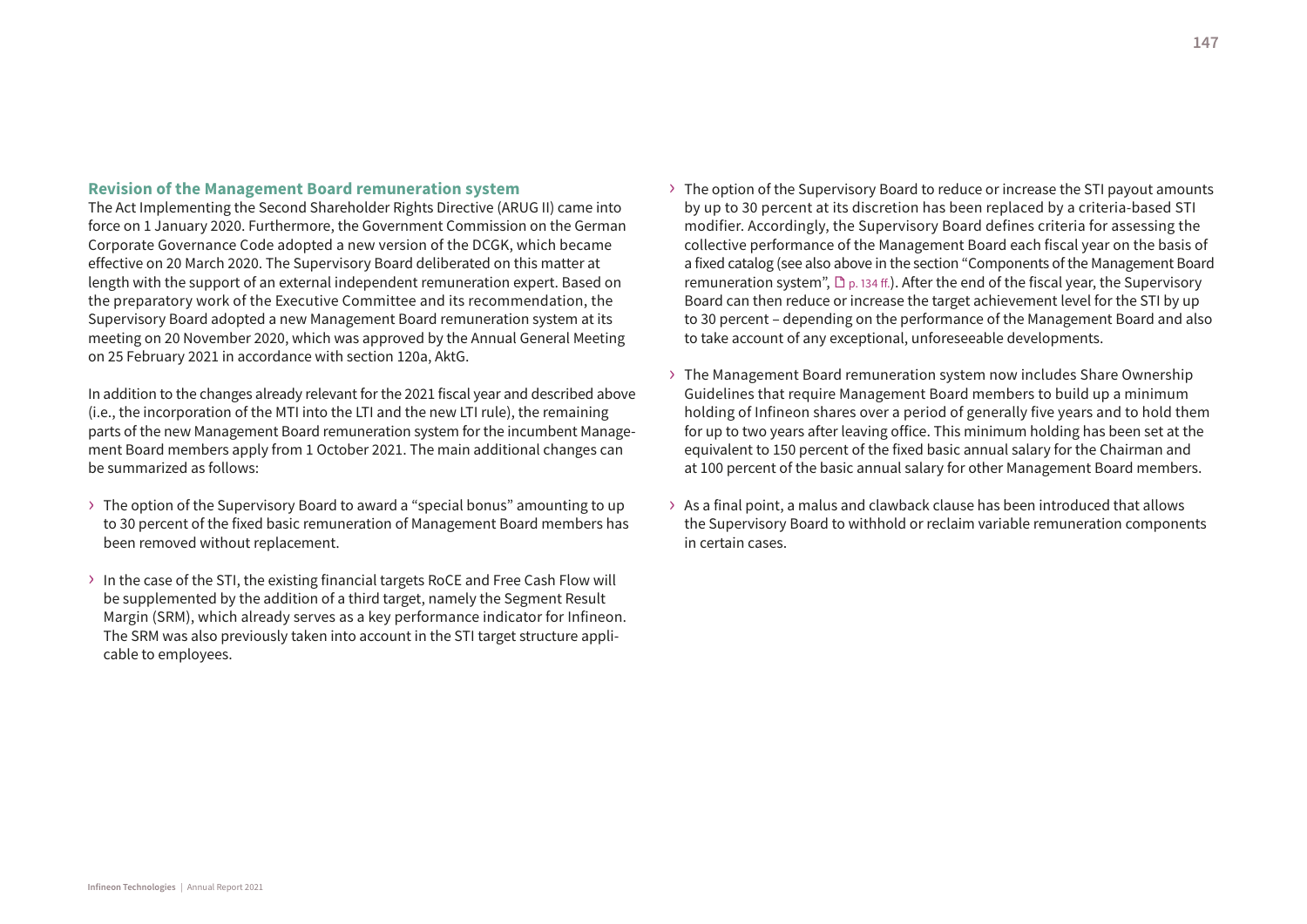The structure of the new Management Board remuneration system can be summarized as follows:

#### **Overview of the various components of the remuneration system**

| <b>Fixed remuneration</b>                            |                                                                                                                                                                                       |
|------------------------------------------------------|---------------------------------------------------------------------------------------------------------------------------------------------------------------------------------------|
| Basic annual salary                                  | Fixed, non-performance-related remuneration paid in<br>twelve equal monthly installments                                                                                              |
| Fringe benefits                                      | Primarily a company car with chauffeur (also for private use)<br>and an allowance for health and nursing care insurance<br>as well as various insurance and general employee benefits |
| Company pension plan                                 | Defined contribution plan that provides an annual pension<br>contribution and capital market-oriented interest                                                                        |
| Variable (i.e., performance-related)<br>remuneration |                                                                                                                                                                                       |
| Short-Term Incentive (STI)                           |                                                                                                                                                                                       |
| Performance criteria                                 | $\rightarrow$ 1/3 Return on Capital Employed (RoCE) as planned<br>> 1/3 Free Cash Flow (FCF) as planned<br>$\rightarrow$ 1/3 Segment Result Margin (SRM) as planned                   |
| Modifier (0.7 to 1.3)                                | $\rightarrow$ Collective performance of the Management Board<br><b>Extraordinary developments</b>                                                                                     |
| Performance period                                   | One year                                                                                                                                                                              |
| Limitation/cap                                       | 250% of the allocation amount                                                                                                                                                         |
| Payment                                              | In cash, after performance period ends                                                                                                                                                |
| Long-Term Incentive (LTI)                            |                                                                                                                                                                                       |
| Plan type                                            | Performance Share Plan                                                                                                                                                                |
| Performance criteria                                 | › 80% relative Total Shareholder Return (TSR)<br>> 20% ESG targets                                                                                                                    |
| Performance period                                   | Four years                                                                                                                                                                            |
| Waiting period                                       | Four years                                                                                                                                                                            |
| Limitation/cap                                       | 250% of the allocation amount                                                                                                                                                         |
| Payment                                              | Generally in shares, after waiting period expires                                                                                                                                     |

| Other contractual elements             |                                                                                                                                                                                                     |
|----------------------------------------|-----------------------------------------------------------------------------------------------------------------------------------------------------------------------------------------------------|
| Malus and clawback                     | Partial or complete reduction or reclamation of<br>variable remuneration components                                                                                                                 |
| Share Ownership Guidelines (SOG)       | Mandatory personal investment in Infineon shares                                                                                                                                                    |
| Chairman of the Management Board (CEO) | 150% of gross annual basic salary                                                                                                                                                                   |
| Full member of the Board               | 100% of gross annual basic salary                                                                                                                                                                   |
| Accumulation phase                     | Generally five years                                                                                                                                                                                |
| Maximum remuneration                   | Maximum remuneration payable to the Management Board<br>capped in accordance with section 87a, paragraph 1,<br>number 1, AktG (including fringe benefits and expenses for<br>company pension plans) |
| Chairman of the Management Board (CEO) | €7,200,000                                                                                                                                                                                          |
| Full member of the Board               | €4,200,000                                                                                                                                                                                          |
| Change-of-control clause               | In the event of a change of control, right of extraordinary<br>termination within limited period of time and with restricted<br>severance pay regulation                                            |
|                                        |                                                                                                                                                                                                     |

A detailed presentation of the new Management Board remuneration system is available in the notice of the Annual General Meeting held on 25 February 2021 and on the Infineon website.  $\Box$  [https://www.infineon.com/cms/en/about-infineon/investor/corporate](https://www.infineon.com/cms/en/about-infineon/investor/corporate-governance/#equity-based-compensation)[governance/#equity-based-compensation](https://www.infineon.com/cms/en/about-infineon/investor/corporate-governance/#equity-based-compensation)

## **Supervisory Board remuneration**

On 25 February 2021, the Annual General Meeting resolved amendments to the Articles of Association regarding Supervisory Board remuneration and approved the Supervisory Board remuneration system in accordance with Section 113, AktG. The amendments apply with effect from 1 October 2021. A brief summary of these amendments is provided below. The complete wording of the amendments is available in the notice of the Annual General Meeting held on 25 February 2021 and on the Infineon website. [https://www.infineon.com/cms/en/about-infineon/investor/corporate-governance/#equity-based](https://www.infineon.com/cms/en/about-infineon/investor/corporate-governance/#equity-based-compensation)[compensation](https://www.infineon.com/cms/en/about-infineon/investor/corporate-governance/#equity-based-compensation)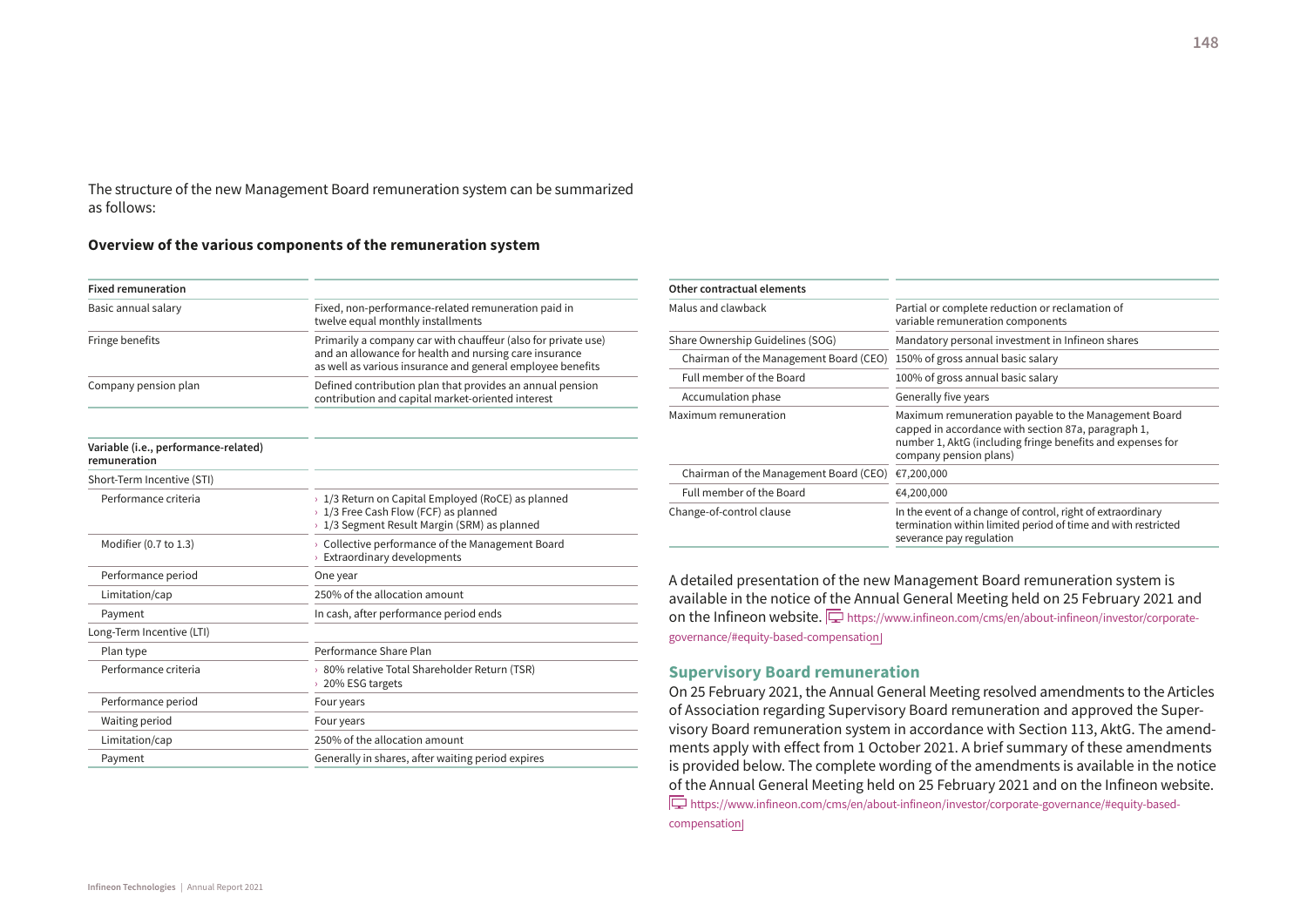#### **Remuneration structure**

The remuneration of the members of the Supervisory Board (total remuneration) is governed by section 11 of the Company's Articles of Association and comprises the following:

- › <sup>A</sup>**fixed remuneration (basic remuneration)** of €90,000. This amount applies to each Supervisory Board member and is payable within one month of the end of each fiscal year.
- › **Allowances** in recognition of additional work involved in performing certain functions within the Supervisory Board: The Chairman of the Supervisory Board receives an allowance of €90,000, each deputy receives an allowance of €30,000, the Chairman of the Investment, Finance and Audit Committee and the Chairman of the Strategy and Technology Committee each receive an allowance of €25,000, and each member of a Supervisory Board committee receives an allowance of €15,000 – with the exception of the Nomination Committee and the Mediation Committee. The additional allowance is payable only if the body to which the Supervisory Board or committee member belongs has convened or passed resolutions in the fiscal year concerned. A Supervisory Board member performing more than one of the functions indicated receives only the highest single additional allowance payable to a member performing the functions concerned. The allowance is payable to the relevant holder of office within one month of the end of each fiscal year.
- › <sup>A</sup>**meeting attendance fee** of €2,000 per meeting of the Supervisory Board or one of its committees that is attended in person. The meeting attendance fee is paid only once if more than one meeting of the relevant committees takes place on a given day.

In the event that a member, during a fiscal year, joins (or leaves) the Supervisory Board or one of its committees, or takes on a Supervisory Board function for which an allowance is payable, the relevant remuneration components are disbursed on a pro rata basis, i.e., payment of one twelfth of the relevant annual remuneration component for each (started) month of membership or exercise of function.

Moreover, Supervisory Board members are reimbursed for all expenses incurred in connection with the performance of their Supervisory Board duties as well as for any value-added tax payable by them in this connection. The Company also pays Supervisory Board members any value-added tax incurred on their total remuneration (including meeting attendance fees).

## **Review of the Supervisory Board remuneration system**

In light of the changes brought about by ARUG II, Section 113, paragraph 3, AktG also required the Supervisory Board remuneration system to be submitted for approval at the Annual General Meeting. The Management Board and Supervisory Board came to the conclusion that the current Supervisory Board remuneration system is no longer in line with the market in some respects and therefore proposed changes at the Annual General Meeting held on 25 February 2021, which were adopted accordingly. The main changes compared with the current Supervisory Board remuneration system are as follows:

- $\rightarrow$  Whereas the fixed basic remuneration and the function-based allowances for the Chairman of the Supervisory Board were increased only slightly, the function-based allowances for the committees and the Chairs of the Investment, Finance and Audit Committee and the Strategy and Technology Committee were raised more significantly to a level in line with the market.
- $\rightarrow$  The previous threshold clause, according to which only the highest function-based allowance is paid if more than one function is performed, was deleted. The rationale for the change is that working on several committees involves an additional time commitment, which should be remunerated accordingly. Conversely, the payment of a function-based allowance solely on the condition that at least three committee meetings have taken place during a fiscal year ensures that only relevant additional time commitments are remunerated. In addition, the function-based allowances for work on committees are capped at 100 percent of the fixed basic remuneration. As a result, the remuneration for a Supervisory Board member will in the future be limited to €200,000, that of the Chair of the Supervisory Board to €300,000 and that of his/her deputy to €230,000.
- $\rightarrow$  Furthermore, the attendance fee for extraordinary meetings held in the form of telephone or video conference calls was reduced from €2,000 to €1,000.